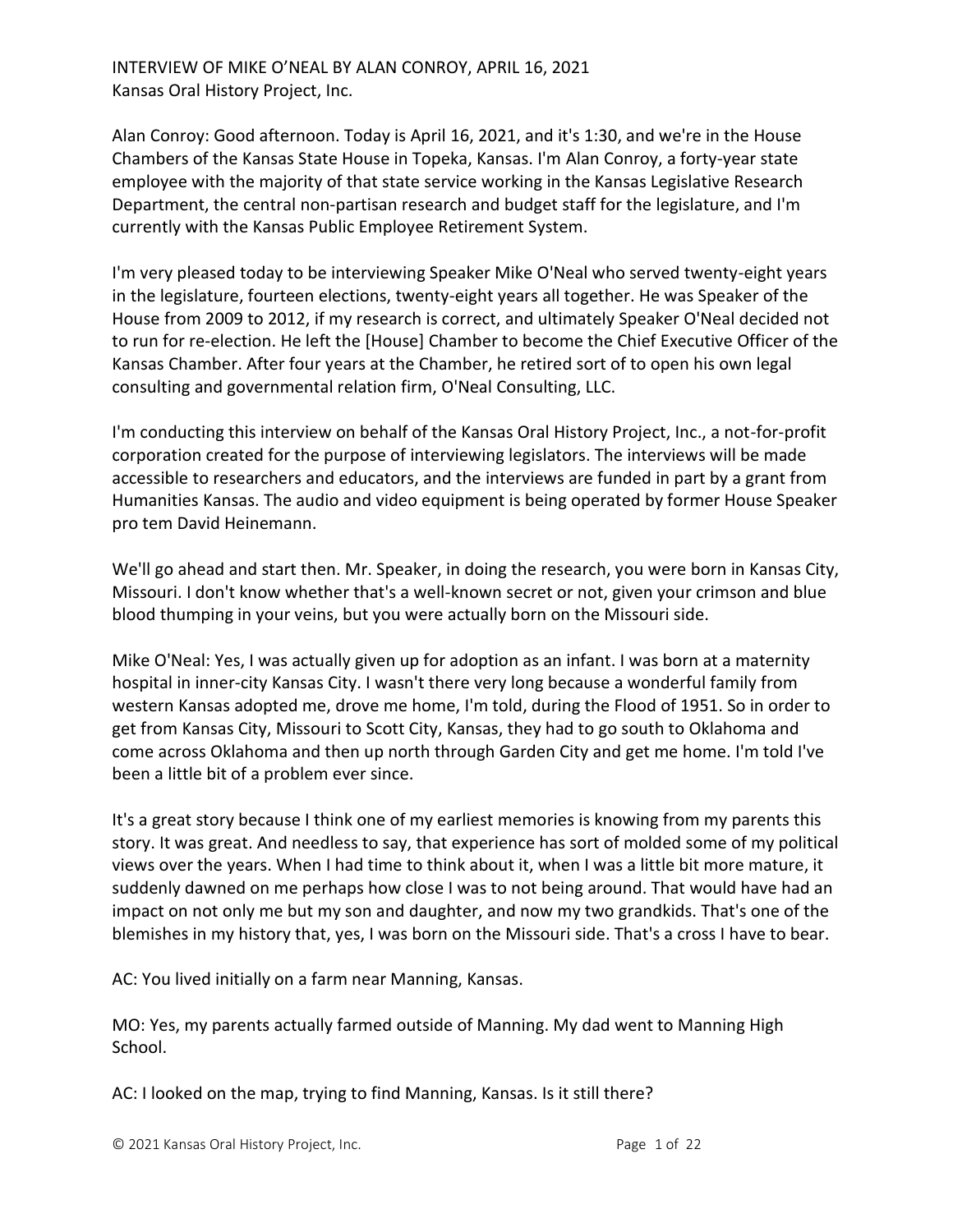MO: Not to my knowledge.

AC: Not incorporated maybe?

MO: But I will tell you a little. My father's banker was Robin Jennison's grandfather. It was the Jennison Bank. I played baseball against Jennisons when I was growing up.

AC: How was he as a baseball player?

MO: I never played against him. He was so much younger. But I played some of the Jennisons.

AC: That's neat. That was near Scott City. You moved to Colby for a little bit then actually to Scott City. Is that right?

MO: Yes. It's kind of a sign of the times. My dad had several brothers, and as luck would have it, there was not enough farm ground for that many sons. Dad made the decision at one point in time to get out of farming and move to town and get into business. Primarily his career was in sales. He had a bread route. And the story there is that he delivered bread in Scott City and then Leoti and Tribune and had that route.

Then years later, he actually bought a dairy, not a working dairy, but actually Fairmont Dairy in Garden City packaged milk under his label, and he had a truck and an employee. They delivered milk door to door. We were kind of the Staff of Life family. I learned that the bread route paid the bills, and eventually the milk route sent me to college.

AC: Did you get to deliver bread and/or milk?

MO: I did both. I stocked shelves of bread, and I took milk. I delivered milk out to the church camp out at Lake Scott. I didn't do any of the door-to-door type of delivery, but I do remember taking five-gallon containers of milk out to the church camp.

AC: I noticed again—you graduated from Scott Community High School in 1969, and I noticed there was a reference that you graduated #2 in your class.

MO: Yes.

AC: Was it close between 1 and 2?

MO: It was.

AC: Do you know what happened to #1?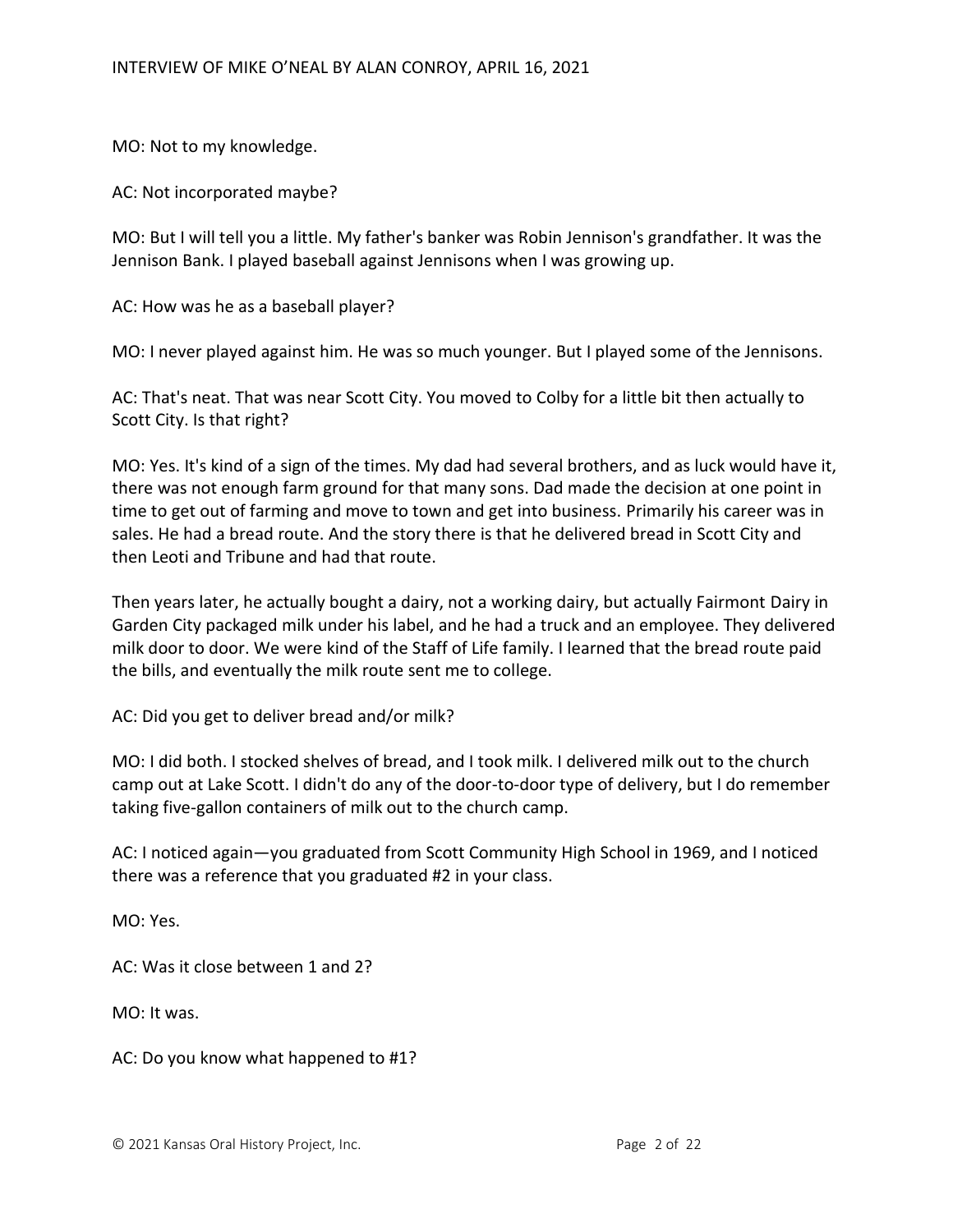MO: No. Mike Aytes was his name. He was a personal friend. We played basketball together. He was tough. He was tough. He earned the valedictorian spot. I was a close second. I was happy to be in the same company with him. He was smart. He went on and had a career in teaching and did quite well, I think.

AC: That's great. Although you must have done well because you got a National Science Foundation scholarship to go to the University of Kansas.

MO: I did.

AC: You got your BA in English, and then of course you went on to law school. But while you were in law school, you had the opportunity to intern with the Office of Legislative Counsel here in I guess this building. Was it your second and third year of law school you actually were here in this building as part of that?

MO: And actually I was not in this building so much because the office itself was across the street in the Merchants Building, where I office now as a matter of fact. I officed with my best friend in the world. We went to law school together, Brad Smoot. I interned for two years. Brad interned the second of my two years. We were fortunate enough to get involved in some very interesting litigation. One was Brown vs Wichita State University, coming in the aftermath of the tragic Wichita State University plane crash. Back then we had governmental immunity. The question was, has that outlived its usefulness?

First it was struck down, and then the Supreme Court in large part due to some briefing that we did reconsidered and basically made it possible for the legislature to come in in the interim and fill in the gap and create a Tort Claims Act. Even though I wasn't in the legislature at the time of the creation of the Tort Claims Act, we can claim a little bit of credit for at least getting the ball rolling.

Then another fascinating case was Leek vs Theis, and it was a struggle between an outgoing governor appointing to the Parole Board and the incoming governor appointing the same position. And the question arose, who gets to make that appointment? That was a fun one to work on. It was a great experience for a law student.

AC: What an opportunity.

MO: Bob Coldsnow—

AC: I was going to say.

MO: What a gentleman he was. We would work all day, work real hard, and then he would take Brad and I over to Robbie's, do you remember Robbie's?

AC: Yes.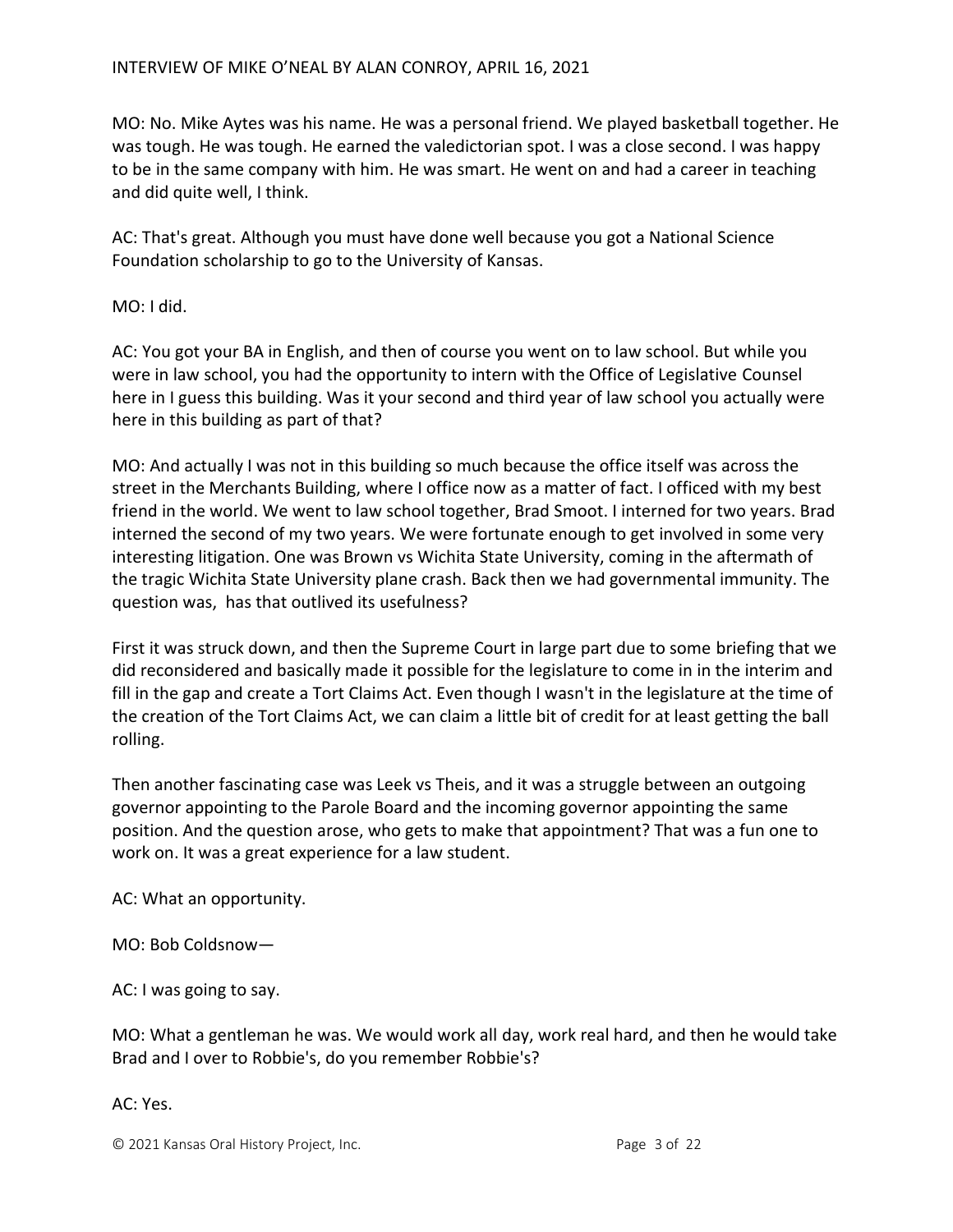MO: And we would have raspberry pie. Bob loved raspberry pie. It was always a treat for us. That was our reward for a hard day's work.

AC: That's great. You graduated from law school, and then you headed to Hutchinson.

MO: Yes.

AC: Joined the law firm of Gilliland and Hays. Is that right? Did you go on your own?

MO: No. I actually started with Hodges firm. It was Frank Hodges's law firm. Of course, Frank might have been the Majority Leader in the Senate at the time. There was a legislative history there, and I went with that firm. I kind of had in the back of my mind that I might be interested in politics, and I worked for that firm. I became a partner after three years and then worked for that firm for twelve years and then moved over to Gilliland and Hayes.

Of course, Hays was John Hays who was House Majority Leader. He chaired Judiciary. He chaired Insurance. He served in the 104th District for fourteen years. Then there was a couple of Democrats in between, and then I won in 1984.

So I worked for two firms that had a strong support for public service, and both firms were very accommodating.

AC: They'd have to be.

MO: They'd have to be, as it turns out. I feel very blessed to have gotten in that situation. A lot of firms don't support public service. Very quickly, when John Hays was in the legislature, the Judiciary Committee was made up of however many lawyers there were in the legislature. It wasn't necessarily a twenty-one member committee or a twenty-three member committee. Dave will remember this. It's how many lawyers.

By the time I got to be Chairman, we had to count a law student I think in order to get to 50 percent of our membership, and now today, you're lucky if you have more than two or three on the committee. As you know, the Senate for the first time in the history of the State of Kansas didn't have an attorney on the Judiciary Committee. So the Chairman was not an attorney but an awfully capable gentleman, a very dear friend of mine, Rick Wilborn, but that was an odd situation. To me, it's sad. I'll toot the lawyer's horn for a little bit. I think lawyers are—you shouldn't have a legislature made up of only lawyers, but I think they do add something, and I think we lose something when firms don't support that kind of public service. I think the state and the legislature are better off when you have some people with legal training involved.

AC: Yes, absolutely. You were a Reno County precinct person, if I remember correctly?

MO: Yes.

© 2021 Kansas Oral History Project, Inc. Page 4 of 22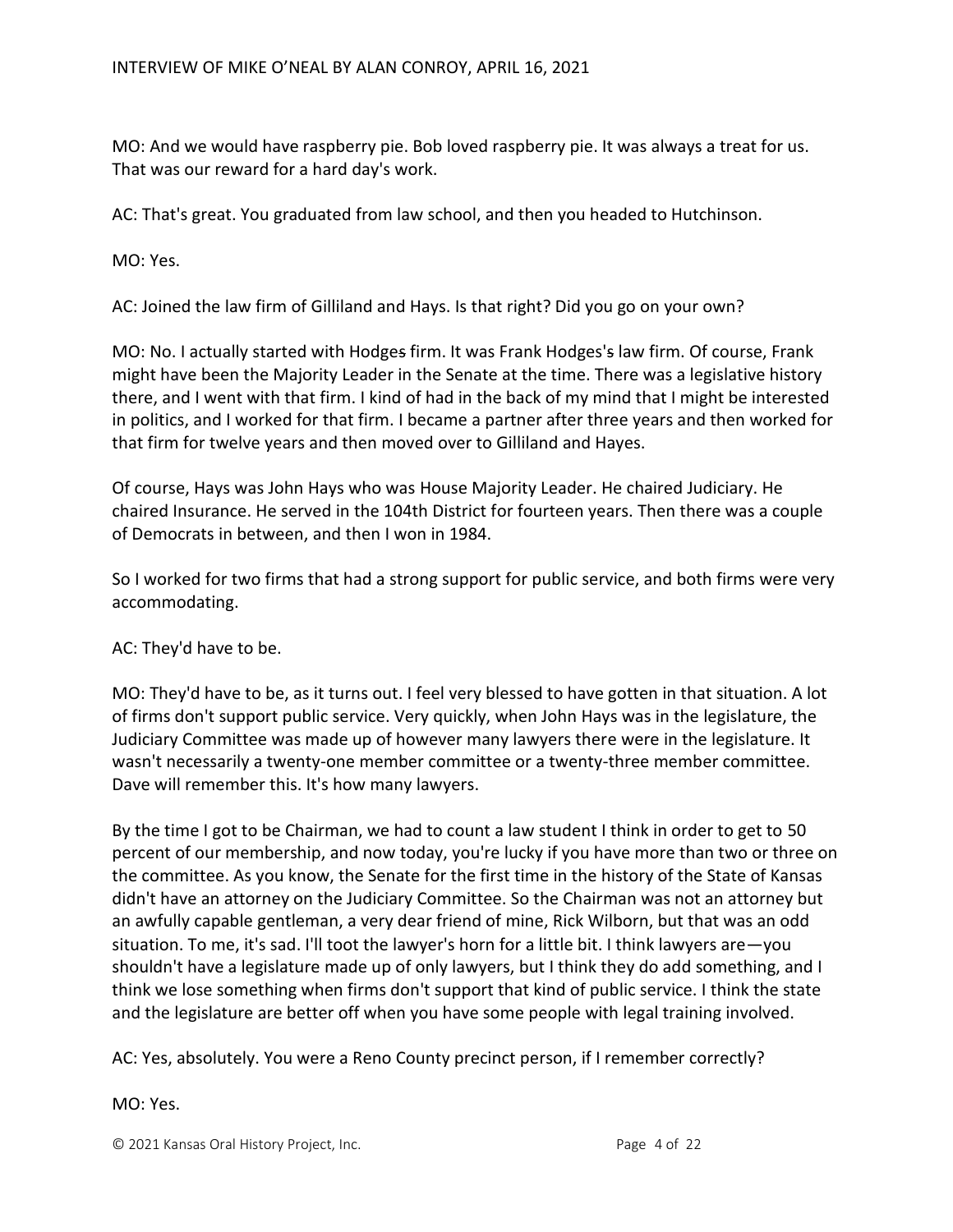AC: And then you were on the Executive Committee of the Republican Party for Reno County?

MO: Yes.

AC: But never any interest in City Council or School Board or any of that?

MO: No. I did get involved fairly early in Chamber of Commerce work there in Hutchinson. I was in the Ambassador Club. But then I did want to be involved in the Republican Party. We had an election where the incumbent, a Democrat in the south part of town, the 102nd District was running unopposed again. They said, "Well, we really need a challenger there." I got recruited for a bit of a kamikaze mission.

It was John Meyers who went on to be the Meyers of Augenblick and Meyers in the school study. John was a Boy Scout exec, a nice guy. We had probably the nicest campaign imaginable because we both liked each other. I worked hard and basically got beat by the same percentage as the Democrat Republican registration. I had a great time. I enjoyed going door to door. I lost in November. By February, I'd moved into the 104th District, a little bit further north that was more of a Republican-friendly district. I had the good fortune of running and winning then two years later.

AC: Yes. Your district was part Hutchinson but then out into the county, Buhler. Did it change through reapportionment through the years?

MO: Through reapportionment, redistricting. When I first got started, it was all city, and Hutchinson was pretty much divided north and south along 17th Street. Then during the next redistricting, which would have been I think '92, the incumbent from Buhler decided to announce his retirement. Of course, during redistricting, we can talk about this all day long during redistricting, one of the first things you want to know is "Who's retiring?" If you know somebody's retiring, there's nobody to protect. You can use that real estate if you need to to move boundaries. That was Jess Harder, a fine gentleman, educator, but Jess made it known that he was going to retire. They literally drew my district in such a way that I then picked up the northeast corner of Reno County, which was just a gift. I picked up Buhler. I picked up Prairie Dunes County Club and the area down there. It was just an area that I thoroughly enjoyed representing there for the rest of my career. I felt blessed to have the district I had.

AC: We talked a little bit about your family, but was there anybody like a parent in terms of very politically involved? Were you exposed to any of that while you were growing up or maybe even in college?

MO: I suppose when I was again a second-year law student, I decided to clerk for a very small firm out in northwest Kansas because I wanted to know what it might be like to return to western Kansas and have sort of a small town law practice. I didn't think that that's what I wanted, but I didn't want to rule it out either. Jim Milliken and then Norm Wilks were partners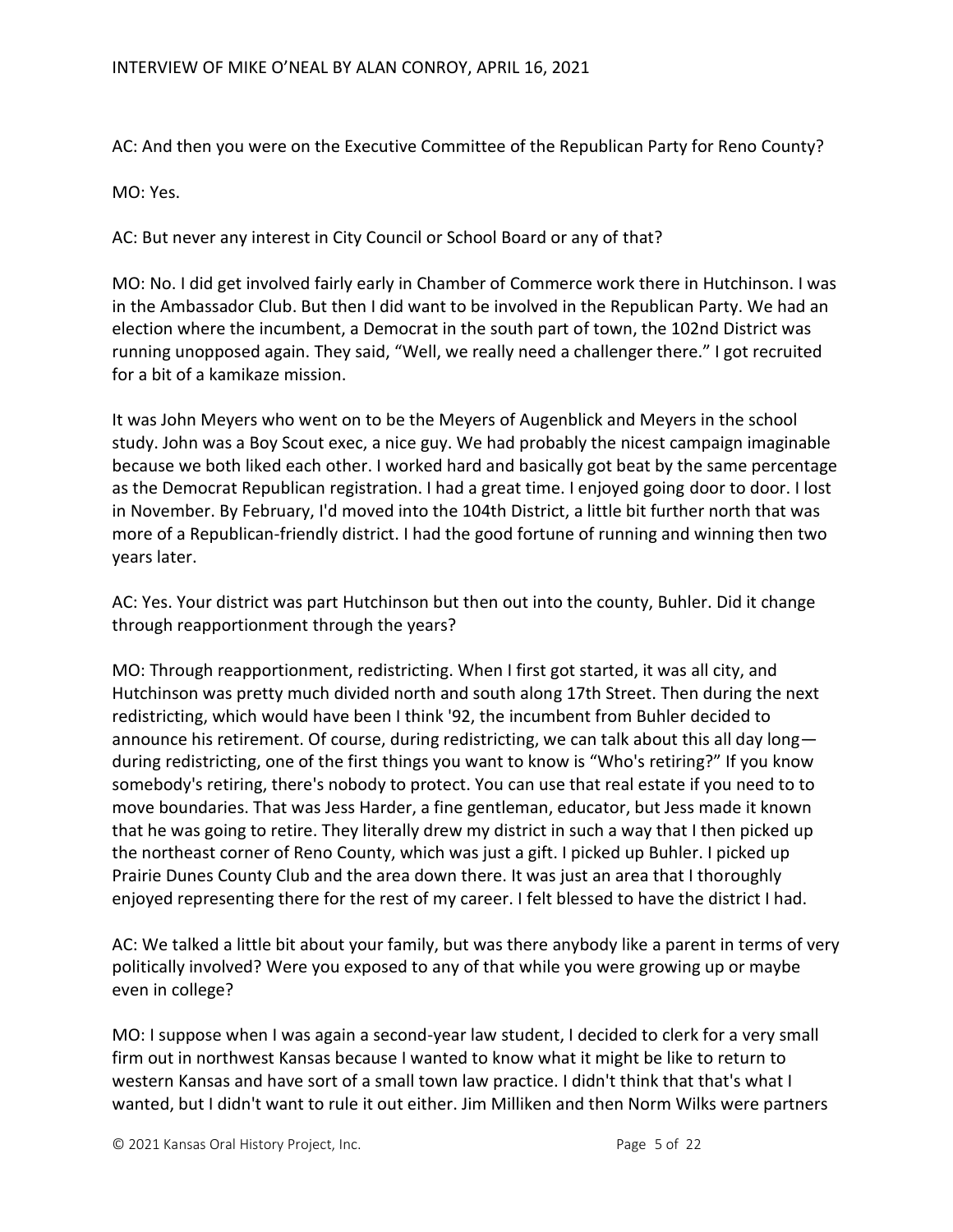out in northwest Kansas. Of course, Norm went on to become a Kansas Association of School Board's attorney, but great guys. And Senator Christy from Scott City was the gentleman who gave me my first set of statute books. Not that that necessarily piqued my interest in politics because I was involved in student government and I always ran for Student Council and whatever. It's probably in my blood.

But to answer your question more directly, I wasn't necessarily interested by parents or anybody in my family. I guess I grew up ambitious, and I liked government. I liked civics. I liked history, and I think I knew when I was in seventh grade that I wanted to go to law school. My dad would have liked to go to law school, but there just wasn't the money, and he went to Simpson College in Iowa for a while and then basically had to come home to work. But I knew that he had a bit of an interest and so did I.

I maybe should have looked a little bit broader, but I was pretty focused. From the time I was in seventh grade, I knew that that's what I wanted to do. And then it was kind of like, "Oh, except you've got to score fairly high on the LSAT, or it doesn't happen," and it's like, "Oh, well, there's a little hurdle here to clear." Fortunately, the LSAT turned out okay.

I was able to—but I was in the School of Education at KU as Plan B because if that wasn't going to pan out, then I wanted to teach. And the good news about that was I finished law school, and I go out to Hutchinson. Well, the community college needed evening college instructors in police science and the corrections and their legal assistants program. I taught for eight years at Hutchinson Community College, evening college, and just loved it. I got to do a little bit of both. And Ed Berger who later became a senator was the president at the time for most of that time. It was a great experience.

AC: Was there somebody maybe who you admired in local, state, national politics to kind of role model or aspire to or somebody who really—

MO: This will come as no shock. Bob Dole. But my personal story about that was he actually wrote me a personal letter when I got my Eagle Scout award, and that was when he was congressman at the time of the first district. I still have it. I still have that letter. I just thought that was so cool that he would take the time. That was before they stamped the signature on everything, but this was a personal one.

One of my favorite all-time pictures is my first election, Kansas State Fair, and Bob and Elizabeth are at the fair, and I get my picture taken with them. So it's a very young Mike O'Neal and a pretty darn young Bob Dole and Elizabeth Dole. I just cherish that photo.

AC: How special. That's neat. So you decided you were going to run for the legislature in 1984. Of course, you ran that year. That was the year you were elected.

MO: Yes.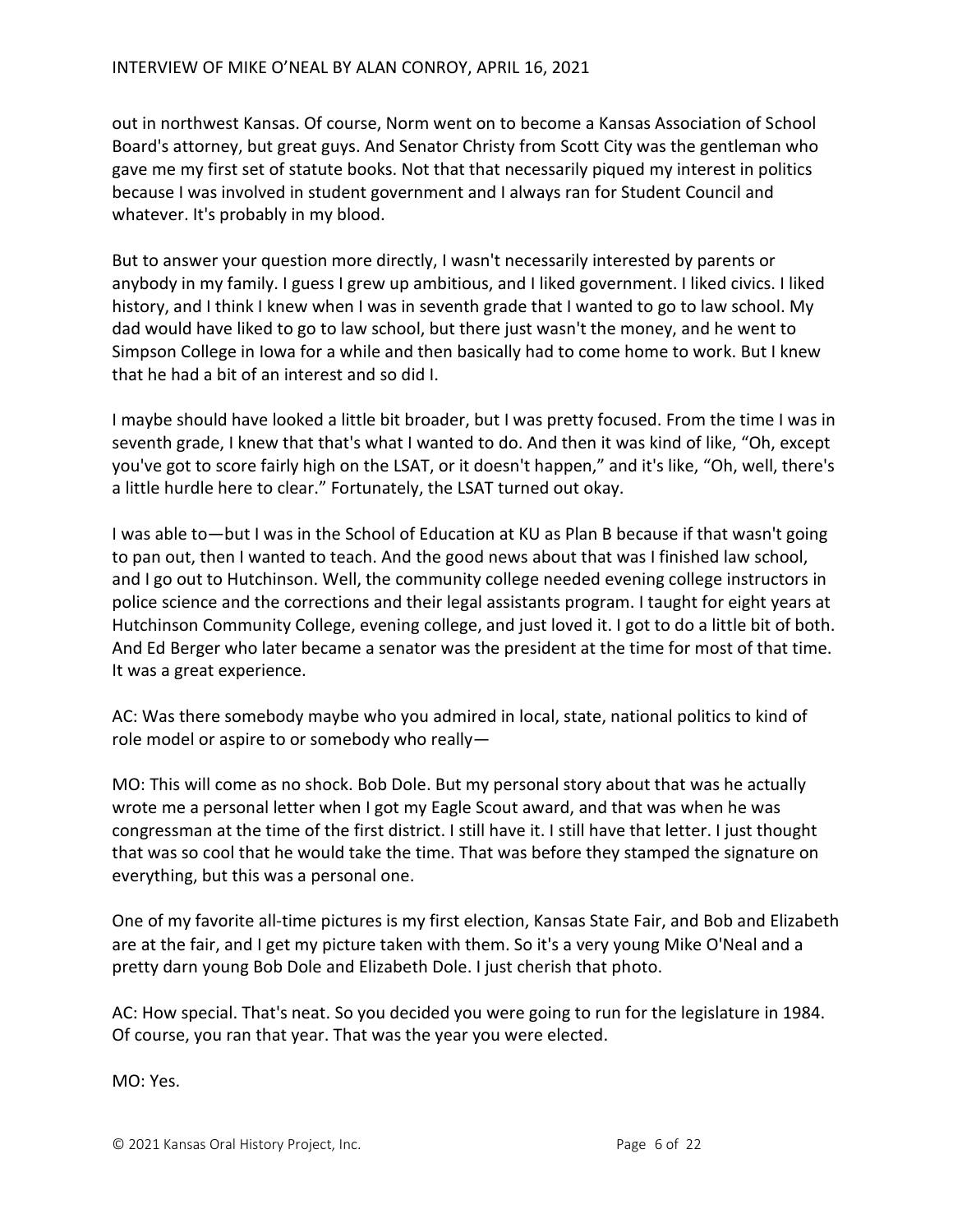## INTERVIEW OF MIKE O'NEAL BY ALAN CONROY, APRIL 16, 2021

AC: You beat an incumbent Democrat.

MO: Yes, Steve Ediger.

AC: And, of course, '84 was a presidential election year. Ronald Reagan, [Nancy] Kassebaum, Jan Meyers all won. The House, the Republicans gained four seats that year in that election, so up to seventy-six then. Vern Chesbro was the State Republican Party Chair. Eric Rucker was the Executive Director of the Republican Party then.

MO: Yes. Dave Kerr and I came in the same night. He ran against an incumbent, Burt Chaney, for Senate, and I ran against the incumbent Steve Ediger, and we were backed by the local Chamber because that was sort of the front end of the economic development movement. We kind of came in on the—I wouldn't call it a wave. We've had much bigger waves since then, but that was sort of the issue of the day was economic development, trying to get some incentives and that sort of thing going. Dave and I actually came in the same night and sworn in the same day.

AC: So you won with 52 percent of the vote over an incumbent. That's pretty good.

MO: Yes, I was behind the whole night, but it's either the 10th or the 11th precinct in Hutchinson is made of primarily of Wesley Towers retirement community. I think their rate of voting is like 99.5 or something. Everybody votes. And they were primarily, if not almost exclusively Republican, North End Republicans. It didn't look too promising because I didn't really understand how that precinct, how that worked. Then they came in like gangbusters late in the evening, and I pulled it out, and they were a great precinct to have from there on out. They were very kind to me.

AC: Was that campaign a lot of door to door?

MO: Yes. One of my favorite legislative stories actually came out of door to door. You just never know what you're going to run into. If we've got a minute, I'll tell you.

AC: Sure, yes. This is your time.

MO: It was the Alphabet Tax. I'm going door to door, and I come up on the doorstep of a gentleman. You're always saying, "Is there anything that you would like to share?" And it wasn't my first election. I'd already had some experience, but I think it was my first re-elect, and he said, "I'm paying more taxes than my neighbor whose name is in the first half of the alphabet." I'm thinking to my myself, "No, no, it can't be." But I indulged him. Thankfully, I did. I said, "Explain it to me."

&That was back in the time, you may remember this, when we were paying our automobile property taxes. So the first half of the alphabet paid during one period of time, and then the second half of the alphabet paid at a different time. He was convinced, and he said he'd done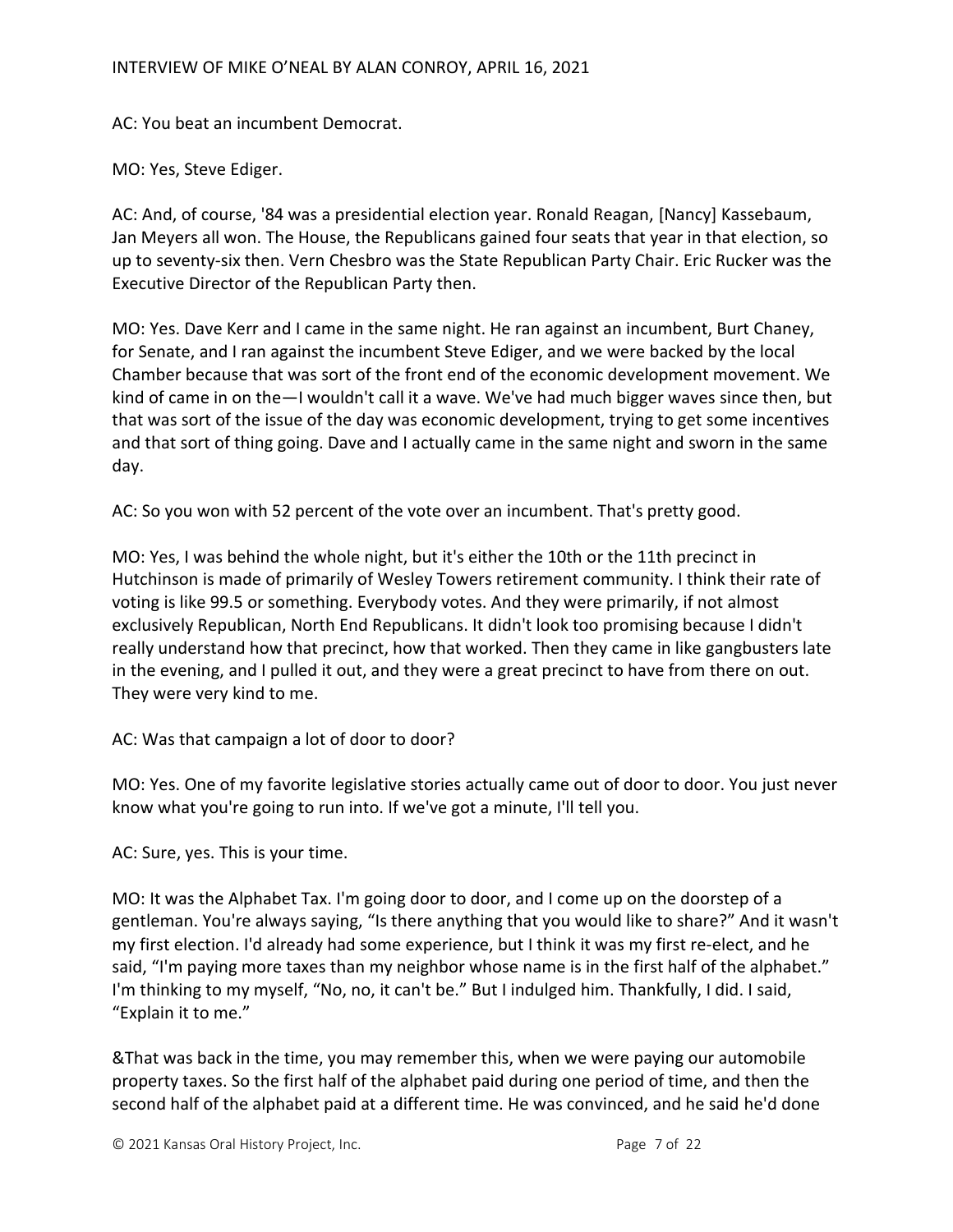the math, and those in the first half of the alphabet were paying less or conversely his half of the alphabet was paying more. He said, "I want you to look into that for me." I go, "Well, okay." It just doesn't seem very plausible to me.

&Lo and behold, I get back, and I check with the legislative research and have them look it up, and lo and behold, they did the calculations, and they said, "He's right." We ran a bill and fixed it. From then on, I'm going, "Door to door, you never know because there's going to be a gem in there someplace where they really do"—constituents know stuff, and they experience stuff."

&If it wasn't door to door, it was the Dillons store on 30th Street. I'd go there on the weekends. The joke around the house was I'd go there on the weekend to buy a gallon of milk, and it would take me two, two-and-a-half hours because there was always somebody there who wants to bend your ear, and I loved it. I never got tired of that.

AC: That's good. Like we said, you were elected fourteen times. You never had any primary opposition.

MO: Never had a primary.

AC: Was it two elections, no opponents; two elections, a Libertarian opponent but no Democrat. Does that sound about right maybe?

MO: Yes. I thought there were more uncontested than that, but it might be including the Libertarian who by the way was a very interesting gentleman. Bennie Ferguson was his name. He was—I'm probably not going to use the right term in terms of today—but he was a crossdresser but just an absolute gentleman and had a lot of respect for me, and he would come to these debates, and he would instead of attacking or talking about how terrible things were, he would basically espouse the libertarian views. Some of the things I believed in, he believed in, other things not. He was one of the more delightful opponents I think I ever had, just a real interesting fellow and had an interesting website. That's all I'm going to say.

AC: You came here to this Chamber in 1985. Of course, not all of these were elected in '85, but this was the body you joined. Just looking down some of the names—Denny Apt, Ginger Barr, Gary Blumenthal, [Bill] Bunten, [Rochelle] Chronister, [Sandy] Duncan, [Wanda] Fuller, [Duane] Goosen, [Mike] Hayden, [Henry] Helgerson, [Dave] Heinneman, David Miller, [Gayle] Mollenkamp, [JoAnn] Pottorf, [Joan] Wagnon, Burr Sifers, [Vince] Snowbarger, [George] Teagarden, [Bob] Vancrum, Donna Whiteman, Bob Wunsch. That was really quite an interesting and distinguished body, when you think about those kinds of people in public service.

MO: It was a great group. I felt very privileged to be sitting in the back row with my friends. One of my favorites in my class was Martha Jenkins, a really, really smart daughter of a military family, funny as could be. I really enjoyed the people I served with.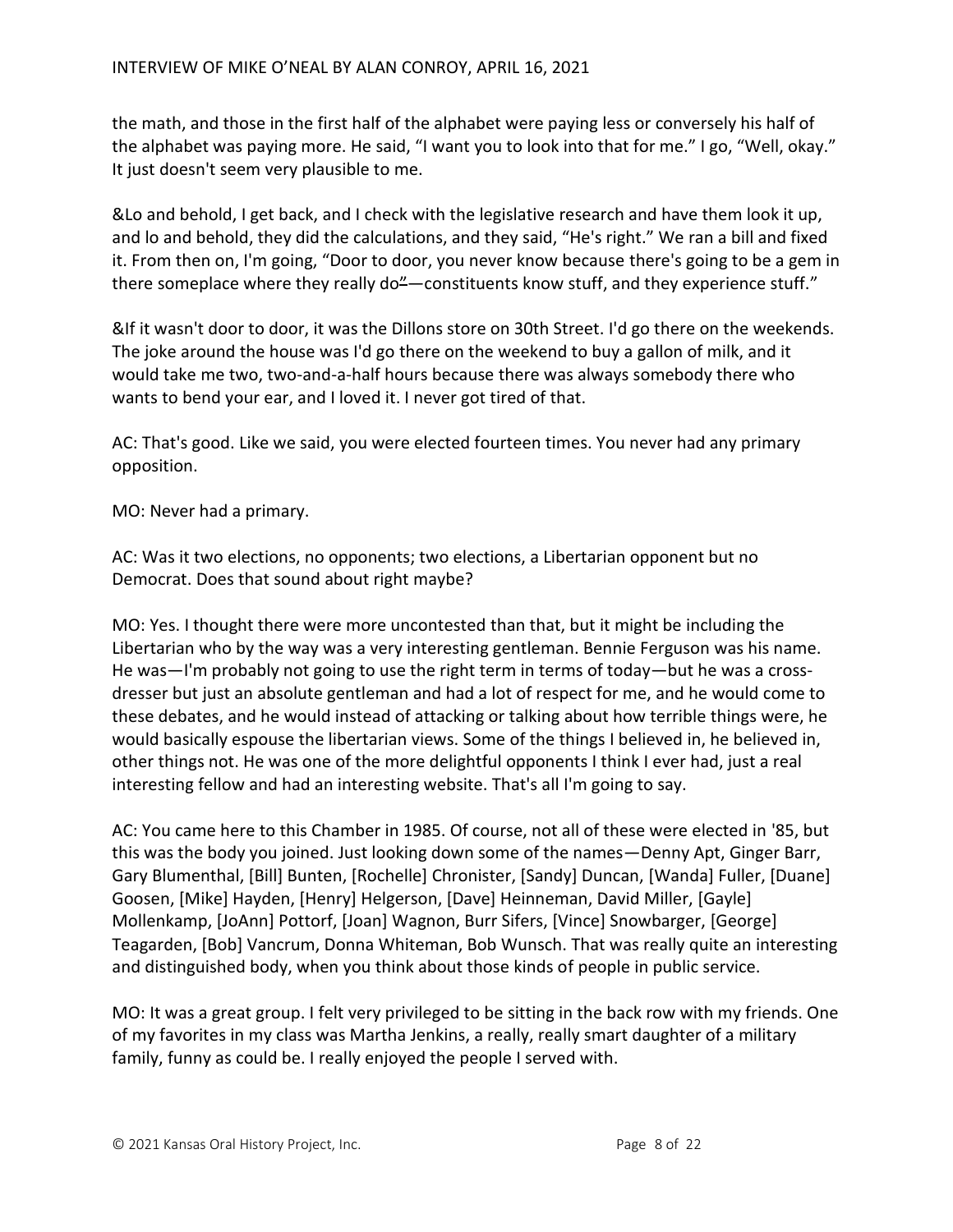AC: Do you remember the first time you came to the well and were standing at that podium right there or close to one?

MO: You know, I do not.

AC: They didn't haze you too bad or anything?

MO: I know that was the tradition, and I know probably when I first carried a bill, there was something, and you'd think I'd remember that. I do not. I do not.

AC: I noticed you served on some interesting committees through the years.

MO: Yes, I did.

AC: Clearly, Judiciary, Education, Transportation. You were never on like Federal and State Affairs?

MO: I was not.

AC: What about Appropriations?

MO: No.

AC: I guess maybe by choice? I assume you had your requests, and you were more interested in Judiciary, Tax, and Transportation?

MO: Yes. It was called Labor and Industry back at the time. I had an interest in employment issues and workers comp. So Arthur Douville was the Chair. I enjoyed that committee. Joan Wagnon and I were just joking about being on Public Health and Welfare with a chain-smoking chairman, which I thought was really odd. I was interested in those issues, but I didn't necessarily enjoy serving on that.

Once I became Chair of Judiciary, I didn't have to have the workload, just a full component of committees. I was okay with that. I remember taking a sabbatical from being Chair of Judiciary one year, and Speaker [Tim] Shallenburger made me Chair of Education. I remember going, "What did I do? Was it something I said?" It was an extremely interesting year because then I went on after that to have an incredible amount of interest in education, school finance, things of that nature, and that two-year tutelage I thought was very helpful, as it turned out. I guess I owe him thanks. But then I went back.

Then we were in the minority for two years, and so my ranking minority member was John Solbach became Chair. What a delightful person. We're friends to this day. I was blessed to have him as a ranking minority member. I think he appreciated me. We got along great, and that's not always the case as you know, but that was a good experience.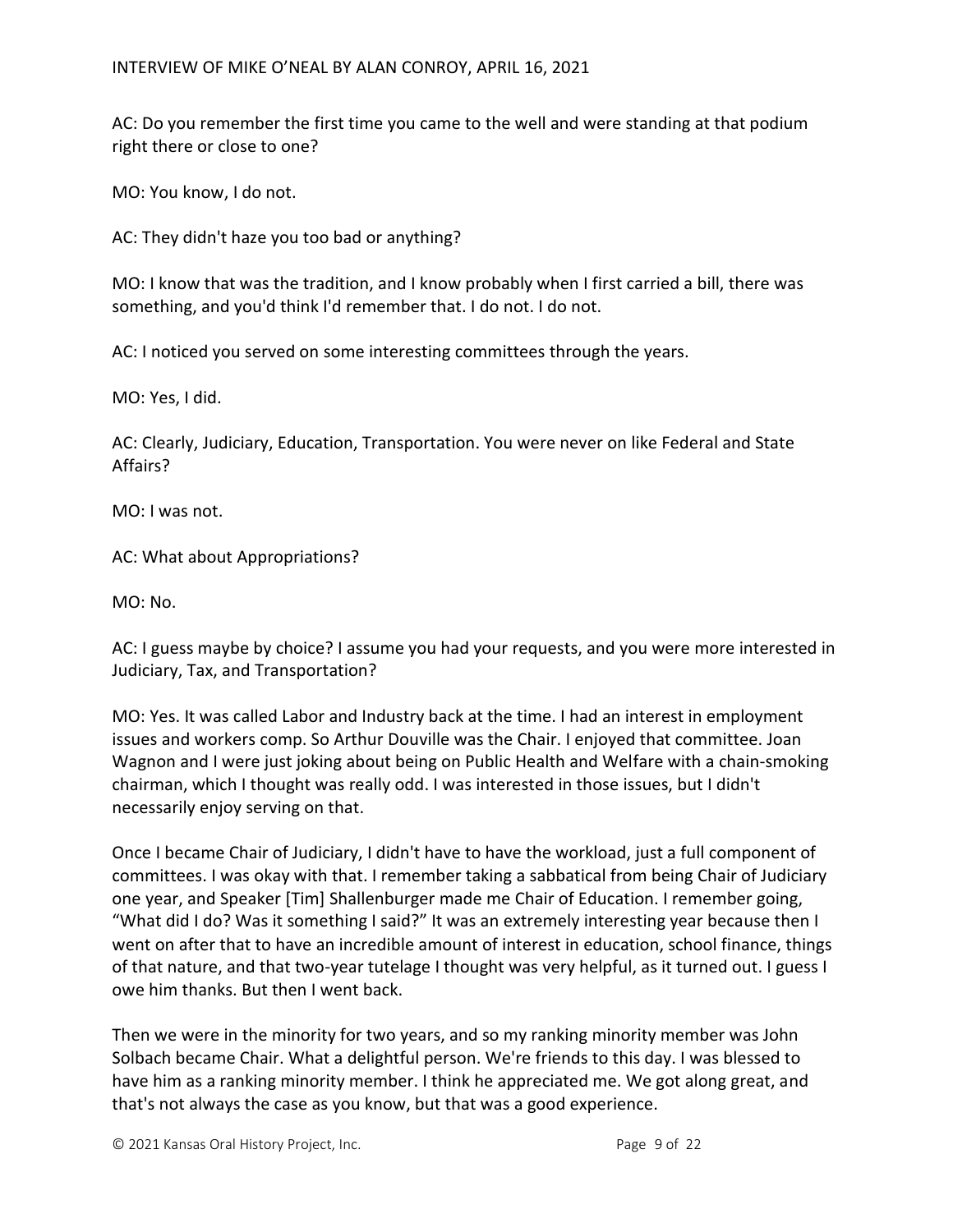AC: You mentioned the speaker. I was just looking back through the speakers you served under during the time. So Hayden, [Jim] Braden, [Marvin] Barkis, the Democrats that you mentioned; Robert H. Miller, of course, Shallenburger, [Robin] Jennison, [Kent] Glasscock, [Doug] Mays, and then [Melvin] Neufeld.

MO: Yes.

AC: Then of course, you decided to run for Speaker against the incumbent Speaker?

MO: Yes, it wasn't the first time I ran for Speaker.

AC: Right. You were successful.

MO: I would mention that in case you were thinking about mentioning that. But I have a reason for saying that. There was a time when I thought it was my time, and it wasn't because your time is not determined by yourself. It's determined by your colleagues.

AC: Sure.

MO: I was getting the "Well, if you're Speaker, who's going to be Judiciary? You do a good job as Judiciary." At first, it was kind of like, "You mean, I can't do this because you want me to do that?" But anyway I remember when I got elected Speaker, and it was either my first speech or my retirement speech, and I think it was my retirement speech. Basically I was thanking my colleagues for having a better sense of what my time was than I did because if I would have done it when I first thought about it, I would have been gone a long time ago. I wouldn't have experienced all the things that I experienced since. So it really worked out for the best, but it's kind of like, well, if you run and lose, then it's kind of a bummer. You kind of feel sorry for yourself, a little bit. It worked out very well.

It's not every day that you run against an incumbent Speaker. Melvin Neufeld and I in many ways, we were both by then pretty conservative leaning. I did have some issues which we don't need to go into, and I also thought the clock was ticking on my tenure in the legislature, and I really did want—if I had the opportunity to retire as Speaker, then I would like to do that. So I took that on. Fortunately, I was able to win. Melvin was very gracious. He asked for, and I gave him the Federal and State Affairs chairmanship. We remained friends for the rest of his life. I attended his funeral here recently, which was an awesome celebration of his life. So it was not acrimonious. It was a little bit philosophical even though it was running against a conservative. It was what it was.

AC: So were you surprised at the outcome once the votes were counted?

MO: Anybody running for leadership, their surprise is that they didn't win by more than they did because they thought they had this many promises, and they ended up having x - y. That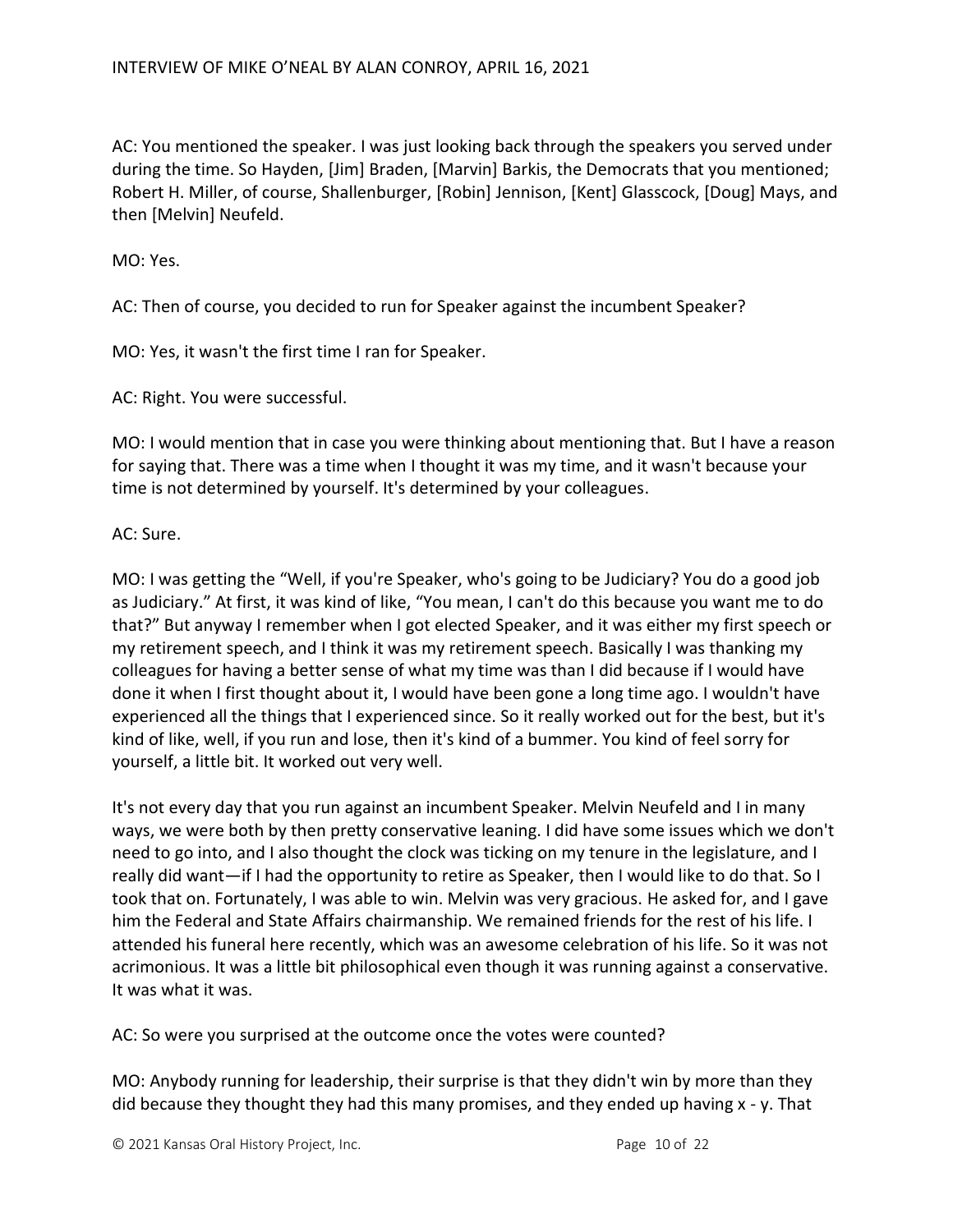was the case although I had plenty of margin. But, yes, it's always closer than you think. The thing is, you just get obsessed by this. I can remember, in Hutchinson, I'd walk the dogs. I had two Labs. I'd walk them every night. And every night was the same process, only it would change every night from working in the western part of the state to the eastern part of the state and counting votes. And then the next night you'd start at the eastern part of the state and work to the western part of the state and see if the votes add up to the same number of votes that you had the night before, and it just became—it's a counting game, as Dave Heinemann knows very well, as you know very well. You see every part of the state.

## AC: A lot of miles.

MO: Lots and lots of miles. It takes a whole lot more time than what you thought you would, and even then you wish that you spent more time on it. But, yes, it was worth it. I would have done it again. I'm glad I had the opportunity to be Speaker.

AC: So all those Speakers that we just mentioned there, were there any of those in terms of a leadership style that you thought was really effective?

MO: They all were. I thought they were all effective in their own way. Kent Glasscock is a good friend of mine, although we don't get to see each other very often. I don't know whether I coined this, or it was coined and I stole it, but he was a "build your own salad" Speaker. That actually could be a criticism, but I considered it to be more of a compliment. He didn't just set an agenda and then just say this is the way it has to be. It was, "We've got a smorgasbord here. We've got a salad bar. We're going to see who signs up for this." He wasn't afraid to put things out on the floor even if they might fail. He wasn't afraid to have issues fail.

Mike Hayden on the other hand, and I respected Mike as a leader. My only criticism of Mike Hayden was when he left from the third floor to the second floor, he forgot a lot about what he learned on the third floor. I wish he'd have been a little more friendly towards the legislature. But Mike was one of those that didn't want to lose, ever. We would actually caucus back in the Speaker's room. It wasn't big enough to have everybody. We'd caucus in two separate groups, and it was—you counted noses. This was the calendar, and you have to get to 63 or 63 plus, and sometimes if he didn't get there, it was like, "We need you today." I remember being one of those that needed to have a different point of view about a bill. But that in its own way was efficient. You'd get out there, debate, and you'd pretty much, you knew what the outcome was going to be.

I'm kind of dancing around your question because I thought each speaker had their own unique style, and in many ways, it worked, or the caucus found a way to help it work.

AC: That kind of leads me to my next question. When you were Speaker, in terms of your leadership style, kind of how you ran the House or attempted to run the House.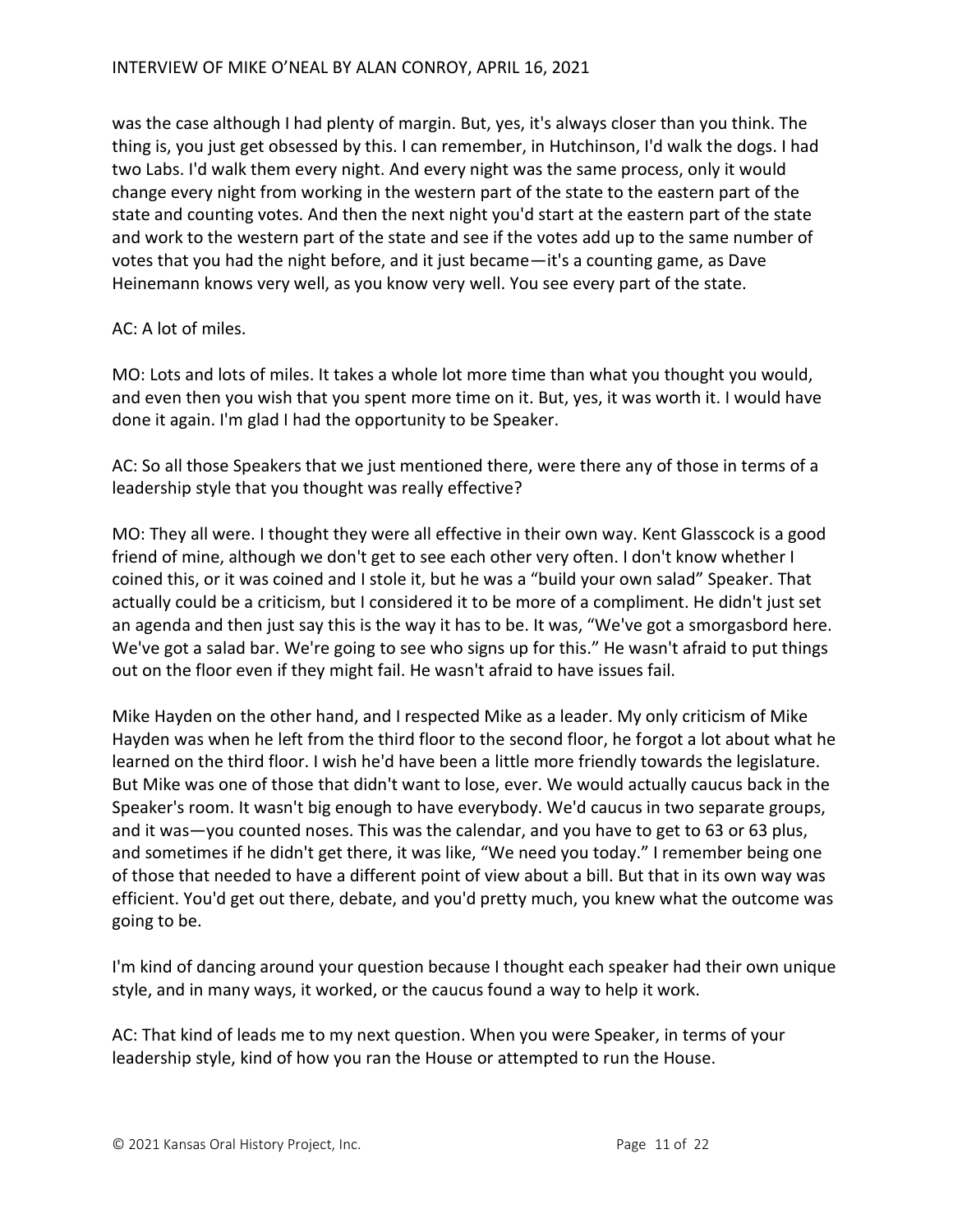MO: Right or wrong, I did something that none of my prior Speakers had done before. We actually had a retreat in Wichita before the session, and it was the old-time retreat where you had the big pieces of paper, and you'd tape them to the wall, and you'd put ideas. Everybody in the caucus got to have input, and we would by process from the beginning of the day until the end of the day developed a legislative agenda. I don't know whether it was a Newt Gingrich Contract with America type of exercise, but it succeeded because caucus members felt like they were being listened to. They felt like they had input. At the end of the day if their idea didn't make the list, they knew why because they didn't have enough—so we literally started the session with an idea of what the priorities for our caucus were. I thought that worked pretty well.

Of course, the other thing was, pick your best chairs, not necessarily based on seniority although that is important, but the ones that you think will lead well and then let them. We did have chairman's' meetings every week that were—I wanted to make them more than just social gatherings. I really wanted to know what was going on and whether they needed help and this and that. So I don't know necessarily what I did that worked or what I did that didn't work, but I had a great caucus to work with.

I remember, my first term as Speaker, Kathleen Sebelius was governor for one year. Mark Parkinson who was a friend of mine was the governor the next year. I had a caucus for seventysix Republicans. And it was tough sailing. In a Senate that—we didn't agree on a lot of things back then. And then my second term was when Brownback got elected. My caucus went from seventy-six to ninety-two. My joke was, overnight, my jokes suddenly got funnier, and I was more handsome. The tide was turning, and all of a sudden, things got a little bit easier.

But then I realized that I'd spent two years looking over my left shoulder at what was going on, and then I spent my next two years having to look over my right shoulder because my problems weren't on the left anymore. My problems were in my own caucus, to the extent that there were problems. Sometimes you can have too many friends. You can have too many of one, and it became a little bit like herding cats. That's just what's beautiful about democracy. I mean, it's messy, but it works. What's the saying? It beats whatever the heck comes in second?

AC: Ninety-two out of a hundred and twenty-five, that's quite a caucus.

## MO: Yes.

AC: Just in terms of the conservative and doing some of the research, some of the materials I read talked about between '92 and '98, there was a conservative insurgency within the Republican Party in two philosophies, important areas. One was, of course, fiscal conservatism. State government was too big. Taxes were too high. We're spending too much, borrowing too much. There was sort of that group. In fact, I'd forgotten it, but I guess in 1987, there was a Republican Reform Caucus of twelve legislators built around that fiscal conservative—David Miller, Kerry Patrick, Gayle Mollenkamp, that list, and you weren't a member of that caucus?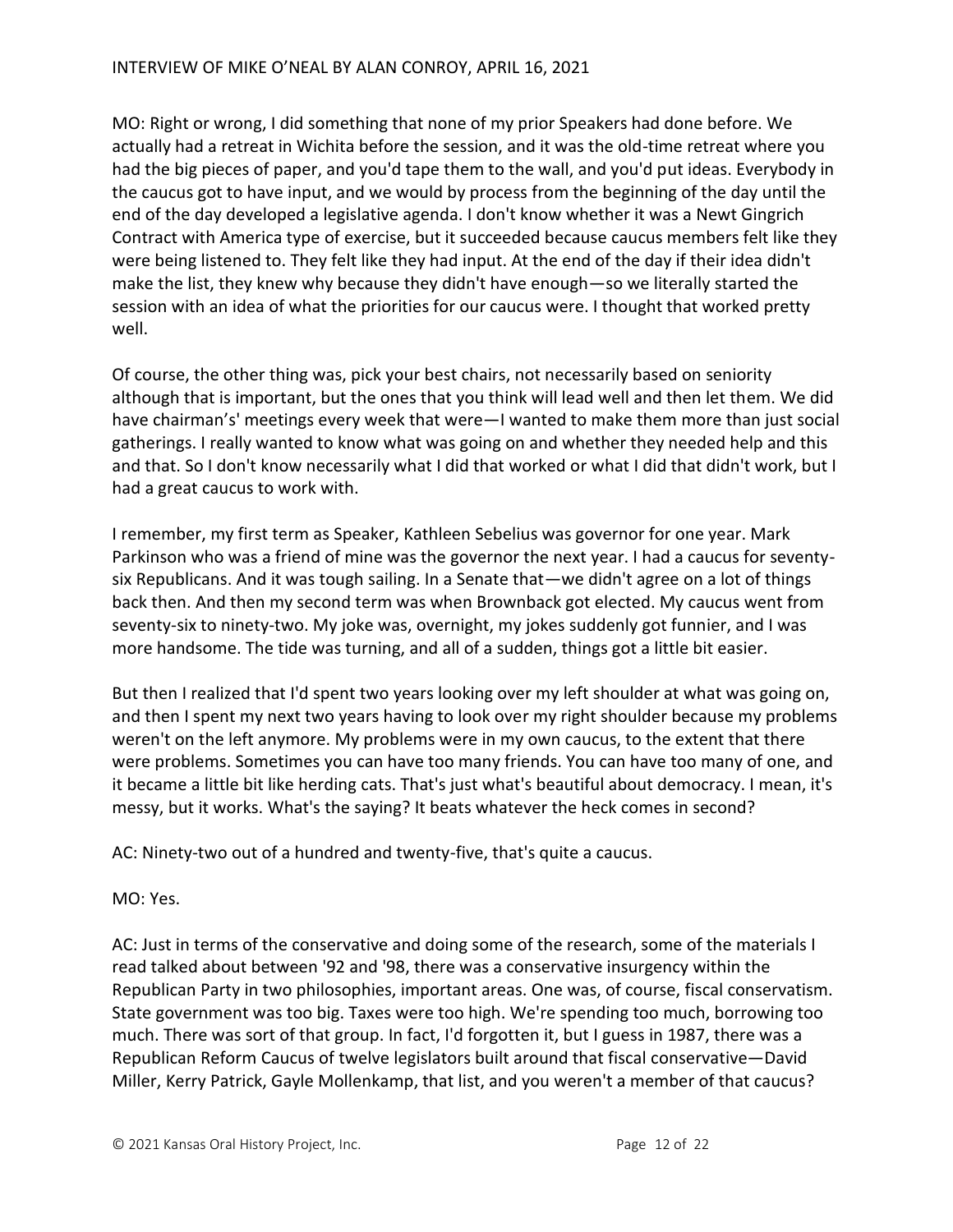MO: No. I came in before there were the labels as far as I was concerned, as far as I recall, and there might have been except the Rebel group, and that's what it was referred to at that time. If you would have labeled me when I came in, I was a social conservative and a fiscal moderate. Over the course of my representation of my district in Hutchinson, I saw my own constituents go from being fiscally moderate to fiscally conservative. I remember one prominent family in particular who were very moderate and over time became very conservative. There's an old saying, "If you're young and not liberal, you have no heart, and if you're over fifty and not conservative, you have no brain." That is sort of the same.

But in real terms, JFK was one of my heroes when I was growing up. I wasn't just sort of a dyedin-the-wool Republican. I respected leadership. One of the first presidents I met was LBJ, and I thought that was fabulous. I would like to say that I came by my shift to conservatism naturally and not as a politically expedient—where's everybody headed because I want to go in that direction.

My constituency did become more conservative over time. My social conservatism never really changed. As you know my history in terms of being pro-life and that sort of thing, that pretty much started the day I was born, pretty much, my first memory. That was never an issue. But my politics, my fiscal politics did change over time. So I was not a part of that group initially.

By the time I was Speaker, we had three Republican Parties, if we're playing the label game. We had a group of moderates. We had a group of conservatives, and then we had what you would call the ultraconservatives, not necessarily meaning that in a disparaging way, but they were more conservative on issues. I remember one story in particular. As Speaker, your only obligation is to pass a budget. There's a lot of other things you do, but constitutionally you got to pass a budget. I remember not having enough votes to pass a budget. I had a group of my far right individuals—very principled. I respect that—come to me and say, "Mike, we can't vote for the budget."

One of them was my Vice Chair of the Appropriations Committee. I had to actually switch out a dear friend—and had to switch out my Vice Chair. I said, "I respect that, but do you understand, you're no longer relevant. We don't need to have any more conversations. I respect you. You told me where you stand, and I respect that. But you know I'm going to get sixty-three votes, and you know now where I have to get them. If I can't count on any of you, then I'm going to have to go over here. The budget is going to get bigger. And if it needs to to get sixty-three votes, it's going to get bigger."

I remember two of them in particular who will remain nameless come back to me the next day. They said, "You know, we thought about it overnight. We don't want to be irrelevant." I said, "Well, I really didn't think you wanted to be irrelevant." It was like having kids. It was like your kids would rather you be mad at them than disappointed. It was like, "Yeah, our parents are always mad at us." It was like, "Okay. How can we help?" I said, "That's what we need. We need buy-in from everybody, from this side of the caucus to that side of the caucus, and we'll end up with a better product."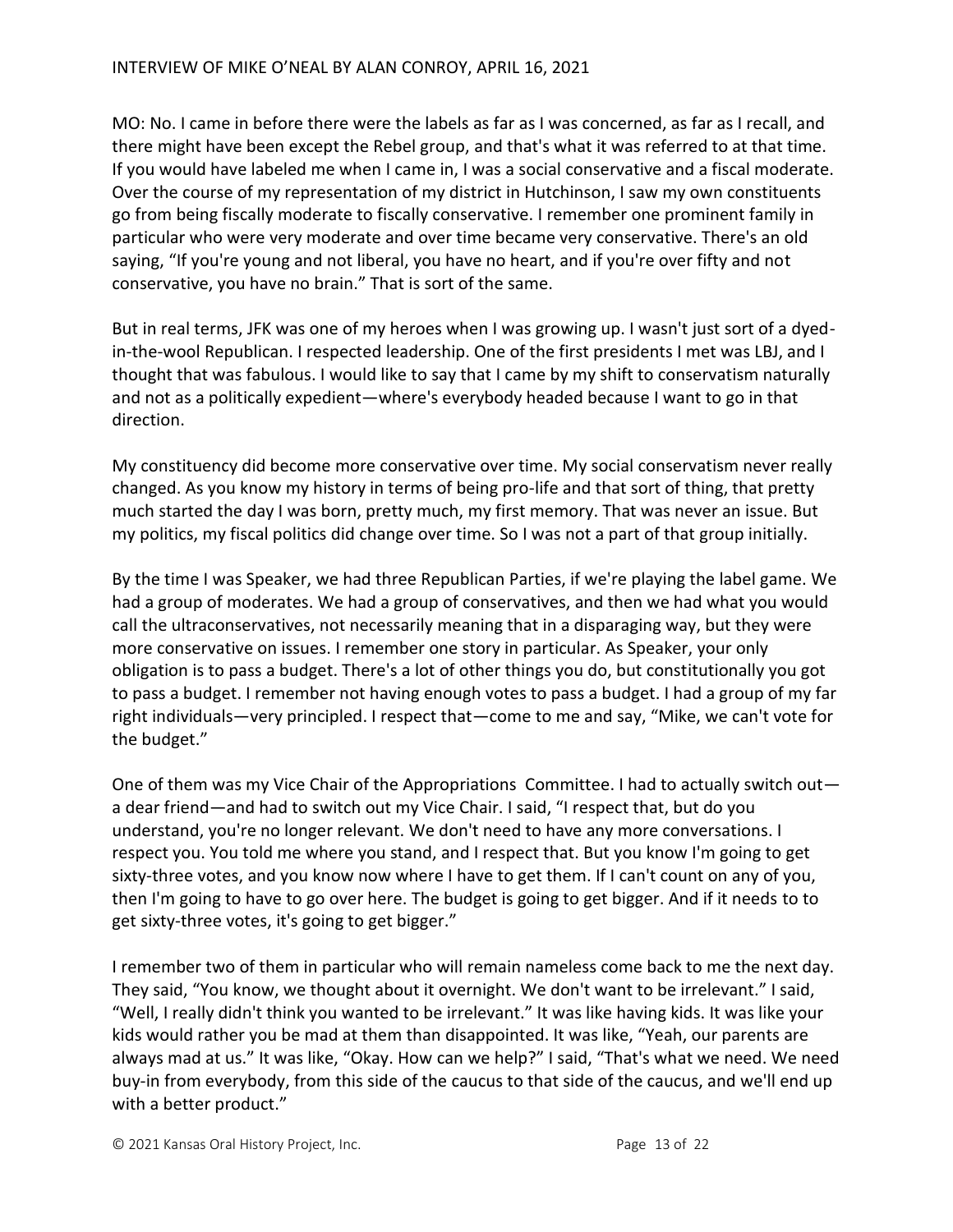That was sort of the management that had to go on because we had some that were so principled that it was like even if we end up doing something that we really hate, we can wash our hands of it because we weren't a part of that. I said, "Well, if that makes you feel better," but that's not the way it ought to work.

AC: The other part of that sort of conservative insurgency was the pro-life movement.

MO: Yes.

AC: Of course, as that took off, the whole Summer of Mercy in Wichita in the early nineties and then, of course, David Miller became State Party Chair. Todd Tiahrt and [Sam] Brownback were elected to Congress. Shallenburger became Speaker. I guess this term, and I read it in just some of the research, this conservative insurgency, do you think that's a fair term? Do you think it was just reflecting, kind of like what you were saying to me, the mood of the state?

MO: Again, I'm so admittedly biased on the subject. I'd say I was pro-life before it was popular, before it was a political tool, if it is a political tool of some sort. We have a conservative state, particularly with regard to that issue. It's strongly held beliefs on both sides. IT kind of depends on what your definition of insurgency is, whether that's a negative term or whether it's a positive in terms of organization and having an organized effort succeed as a movement. Maybe it was more of a movement than an insurgency.

We've seen the pendulum swing back. I've served with as many Democrat governors as I have Republican governors, I think. Kansas is an interesting state in terms of pretty red, and yet when it comes to governors in recent history, as many Democrats as Republicans. And odd in terms of the geography, Kansas is kind of a microcosm of the country. When you look at where the blue is in the state, it's concentrated in urban areas. When you look at the country, the blues are concentrated in those areas. It is what it is.

The thing I regret, I'm maybe going astray from what you're asking, is the loss of the middle. The Democrat, more conservative or more moderate-leaning Democrats that I've served with that I just loved, they're not there anymore. If they're in a Republican-leaning district, the movement, if you will, eventually defeated them. That seat is now held by probably a conservative Republican rather than a more conservative Democrat. I miss that. As we've gone more conservative in this direction, more liberal in this direction, we've lost some of the middle ground where there maybe is more opportunity to reach across the aisle and get things done. I see that less so here. We're blessed I think in Kansas for the most part. But we're seeing it countrywide where we've just lost that kind of reasonable middle.

AC: Of course, in 2010, the Tea Party and that whole movement, that pendulum kind of swinging back from that insurgency maybe, and then moderates, and then back to the Tea Party movement in 2010, and of course, Brownback and Huelskamp were all elected, and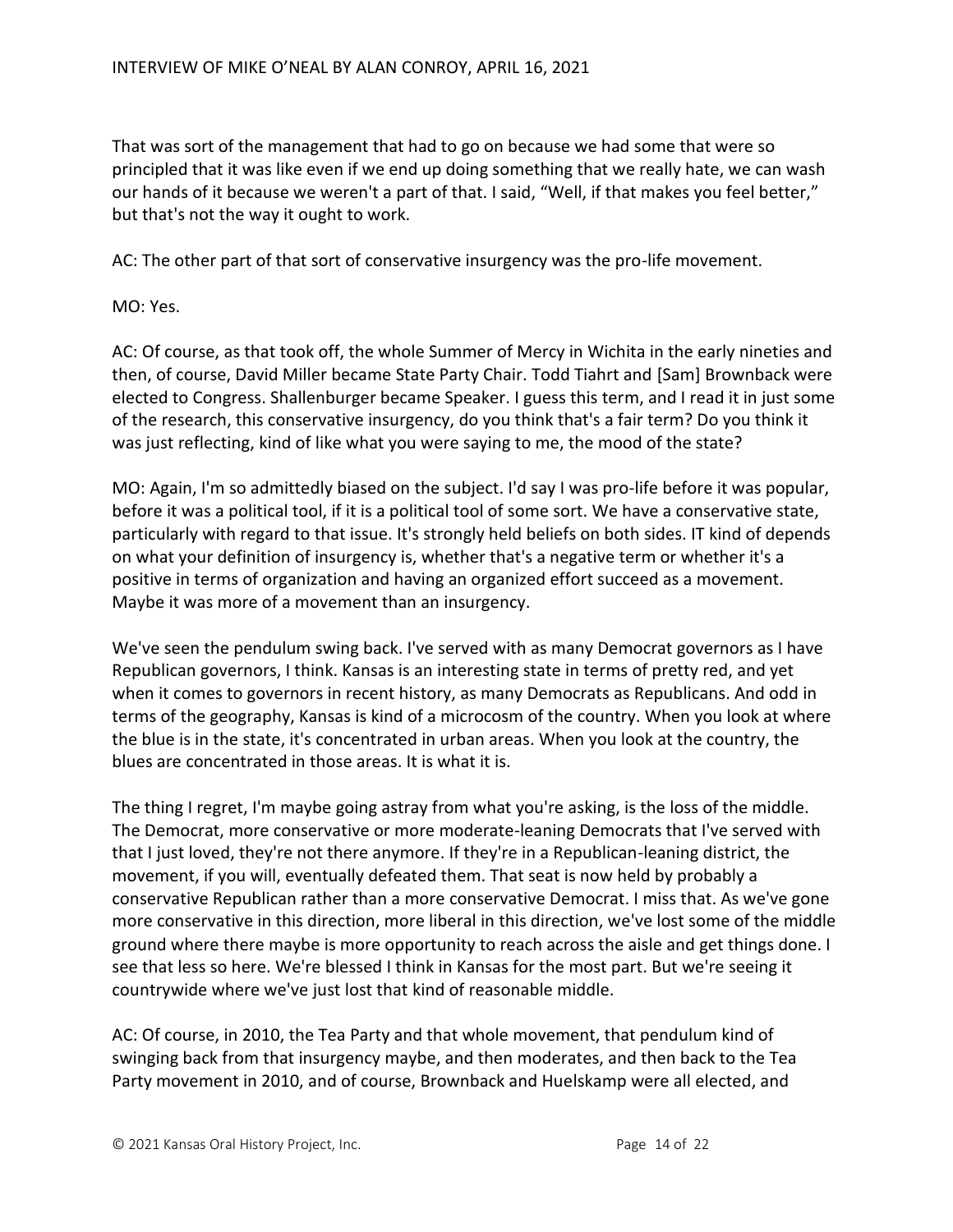Pompeo and Yoder and Kobach, Estes, and on down the list. That's, of course, 2010, got those sixteen up to that ninety-two as you were talking about.

MO: Bless his heart, the moment in time during that election that I knew it was going to be a mini tsunami was when Benny Bowman from Wichita got elected. I remember—Benny, a wonderful guy, but he was always the dog chasing the car, and he would be the first to admit this. He ran in a lot of elections. He just loved being involved. I remember being in Wichita, and my Chief of Staff calling me and said, "Boss, Benny Bowman's going to win," the exit polling on that, and I'm going, "If Benny Bowman wins this election tonight, this is going to be a big night." And then it just continued, kind of the mini tsunami just continued.

I think Benny only maybe served with us one term, a delightful guy, enjoyed history. He lived his dream, but that was quite a shift overnight.

AC: Kind of looking back over your legislative history, doing a little research, you introduced your name was on, during those twenty-eight years, 470 bills and resolutions, so lots of legislation.

MO: I was hoping nobody would actually count.

AC: Four hundred and seventy of them. Lots of bills. I noticed our very first bill was on crimes and punishment related to criminal procedure. It was cosponsored by Clyde Graeber and Denny Apt and Jayne Aylward, and it didn't pass. That was your first bill. But clearly you've had lots of successes. That same session, you did sponsor a bill, the Emergency Farm Credit Relief Act with Max Moomaw and Harold Guldner and Hayden and others, and then there's property tax and school finance, a lot of judiciary ones, some pro-life ones, Senator Clark, pregnancy maintenance initiative program, those kinds of things. There's certainly some themes, budget, taxes, death penalty, of course, school finance, lottery, and casino gambling was of course in there, a big thing. Medical malpractice caps. Liquor laws, of course, abortion with criminal sentencing, transportation, and gun rights, the involuntary commitment of sexual predators, kind of starting down that road or that sort of treatment.

MO: If I recall correctly, that was the first time we had done a repeal/reviver statute. I think it was the civil commitment of sex predators that got challenged, and the Kansas Supreme Court struck it down, and then we came back and passed a fix. That case was on appeal to the United States Supreme Court. We put in a provision that would strike the new law if the Supreme Court reversed the Kansas Supreme Court. So we'd go back to the prior law, and that's what happened. The United States Supreme Court actually reversed the Kansas Supreme Court.

That was a little bit of an experiment in drafting. It might have been done before, but if it had, it hadn't been done in a long, long time. I was involved in a lot of the various DUI laws, getting from .1 to .08 and then the zero tolerance, which ended up being .02. You had to measure something for the younger kids and ignition interlock devices. All that was interesting.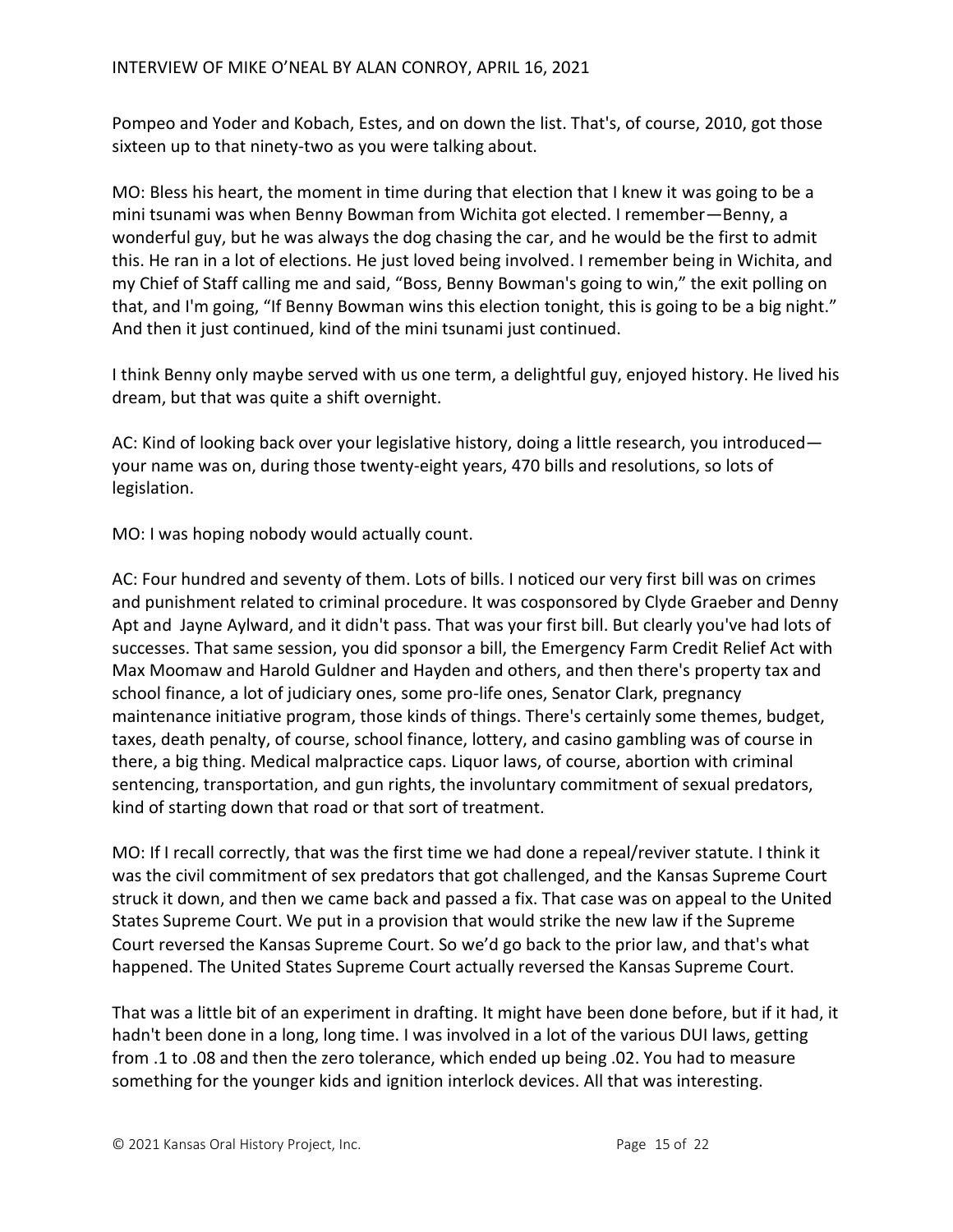That was back when in the House, Judiciary took everything—civil and criminal. Now they've, I think correctly so, and I think Speaker Mays was the first one to split those committees up. There's just so much of that work. I had one year, a carryover year, where we had 200 bills resting in committee. That's 150 too many. It's ridiculous. But I enjoyed working on a lot of the crime bills, a lot of the civil bills. I enjoyed that committee a lot, needless to say.

AC: I noticed there was a four-lane highway from McPherson to Hutchinson in one of the transportation—

MO: Actually that was the second comprehensive transportation plan I was involved in. The first one was the Wichita Hutch segment. Then we were fortunate enough—we thought that was great. Then we were fortunate enough to come back and be able to get the four-lane between McPherson and Hutch. From a standpoint of local interest in my community, very proud. Dave Kerr and I worked very hard on both of those programs. Those were good victories.

AC: I bet. All those issues, twenty-eight years, are any of the topics, I guess you touched on some of them, in terms of legislative accomplishment that you really feel extra proud of? Maybe it's that. Maybe it's a couple.

MO: One of them is kind of a combination of my legislative job and my other job. It might have been 2002 was the first time I learned about this nefarious procedure in the legislature called "fee sweeps," where the legislature needing money would look out with lustful eyes at a trust fund sitting over here that's accumulating money and say, "Well, why don't we reach out? They don't need all of that money. Let's reach out and pull all that money in."

I remember that happening to the Workers Compensation Fee Fund in 2002 and thinking that wasn't right. Then two years, later I was able to get an amendment on the floor that turned that sweep into a loan, and I may have my years wrong. But then we never paid it back.

Then it happened again in 2009. I was Speaker at the time. I knew the rules, and maybe some others didn't. There's actually a procedure that says if you're an attorney and you're in the legislature, if you file a constitutional challenge to a law, thinking it's unconstitutional, you could actually be involved in litigation to strike that law down. And that's what I did. It didn't go over very well with some of my opposition. But the Reviser's Office signed off on it. Ethics signed off on it. Kansas Bar signed off on it. I'd done everything right.

I had seven years of litigation against the State of Kansas to try to reverse fee sweeps and finally won. Then that same year, I was able to get legislation passed. This was actually after I was out of the legislature, to get legislation passed that fixed that, not that we still didn't have to keep our eyes on it to make sure that those things don't happen. In term of something that I thought helped the process, we shouldn't be—trust funds ought to be trust funds. So I was proud of that.

AC: You, of course, made it through several redistrictings.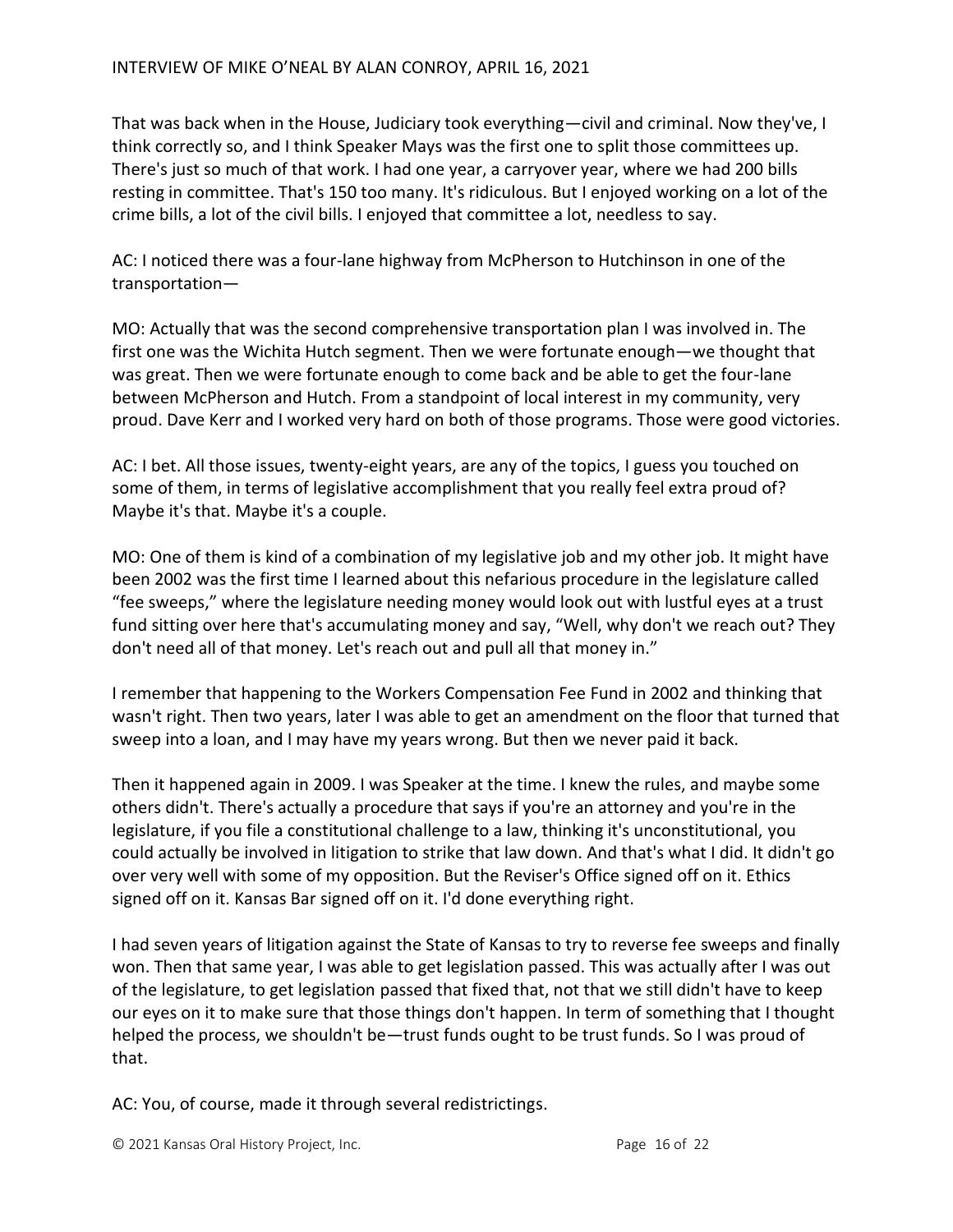MO: Yes.

AC: You kind of mentioned that. The 2002 one, you even went to federal court to defend what the legislature had done in terms of the maps or was part of that?

MO: I actually was in court two resdistrictings in a row. One was a little bit more unusual than the other. The 2002, I actually appeared in federal court on behalf of the legislature to defend the maps, and we were successful.

Then in 2012—

AC: I was going to say, "What happened in 2012?"

MO: 2012 was really interesting. There could be a book written about the dysfunctional redistricting process there, but I might have a different take than some on this. I'll share it with you, since you asked. We were in a situation where the House and Senate just could not—we couldn't agree on the time of day. We couldn't agree on School Board, Congressional, Senate, House. Historically, the Senate had signed off on the House. The House had signed off on the Senate. That wasn't happening. Congressional was fascinating from the standpoint that the big issue there was the First District needed to gain 50,000. The Third District needed to shed 50,000, and they're noncontiguous. So does that mean that you basically have to go into the Fourth and Second and disrupt districts that really didn't need a lot of disrupting?

There were efforts to try to join the First District and the Third District, which then doesn't make for a very pretty map, admittedly so, not very pretty. A long story short, as you know, we didn't pass any map. So all of them the went to federal court. A three-judge panel redrew those maps.

Paul Davis was my Minority Leader, and he and I worked very closely together, very cooperatively, and we had a House map that passed with I think 109 out of 125 votes. It worked. It was very bipartisan. We go to court thinking that, well, of all of the chaos, surely the federal court will sign off on the House map. The court didn't.

Thursday night, about 9:00, the Thursday before the Monday noon deadline for filing for office, the federal court releases its opinion, its decision, and lo and behold, there are districts that now have no incumbents, and there are districts that have two incumbents, and in one or two cases, three incumbents. There was already sort of a movement afoot to target four senators. All of a sudden, now we have friendly House members who don't want to run against each other. What are we going to do? Run against the senator.

That night, nine incumbent senators lost including the President of the Senate. My moral of the story is, for a court that seemed to want to be as disruptive as possible or to just not respect this idea of incumbency, we're generally incumbent friendly. If a Democrat's in the district, we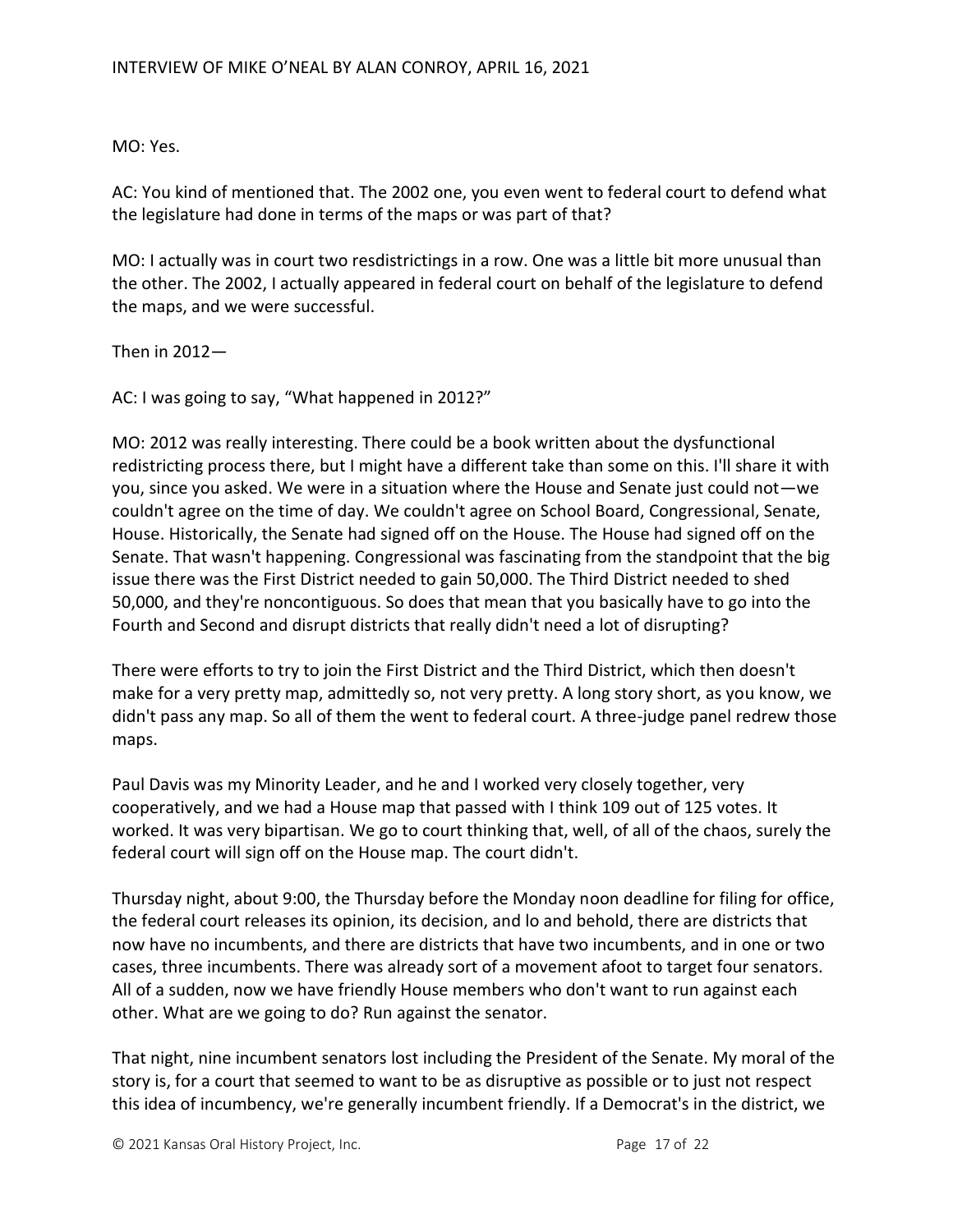protect, meaning we leave it up to the constituents to decide whether the incumbent stays or goes. We're not going to draw an incumbent out of the district. So we generally have that.

The federal court said, "Nonsense. They don't need protecting." And in many cases, it looks like they went out of their way—remember I told you that Hutchinson was divided north and south on 17th Street? Jan Pauls was the Democrat representative in the 102nd. She lived on Baker Street, a half a block from 17th. The court came in from Harvey County into the city limits of Hutchinson, went a block away from her house, drew the boundary line in such a way that she was now in the 104th District, which was the district I was retiring from, leaving no incumbent in the 102nd. They said that they didn't care where the incumbents lived. I defy you to explain why they did that.

Anyway, that was just one example, and I think that some of my colleagues can tell you about other examples, but if they wanted it to be disruptive to conservatives, for example, it backfired because then we have House members running against Senators, and they never dreamed they'd be doing that.

And the recruiting that went on, I was with the Chamber at the time. The recruiting that went on between Thursday night and noon on Monday was just a circus. I mean, literally, going out and trying to find people on the street that would want to run for the legislature and talking to incumbents. "Okay, we've got three House members in this district. Who's going to run for the Senate?" It was incredible.

I was disappointed that the court decided to be as disruptive. Particularly Paul and I were both very disappointed that there wasn't more respect shown for a House map that passed with overwhelming bipartisanship. I wouldn't say that there needs to be a nonpartisan commission, or the court needs to do it. That's an example of—I mean, there may be a better way, but I don't know that that's the best way of map drawing.

AC: We're kind of running low on time here, but I've got to ask you. Of course, you've worked with a lot of different governors.

MO: Yes.

AC: I mean, Carlin, Hayden, Finney, Graves, Sebelius like you said, then Parkinson, then Brownback, and those last couple, three I guess, when you were Speaker, were some governors easier to work with? Or maybe was it that legislative experience maybe on the third floor when they did transition to second? You mentioned Hayden may have forgotten some of that.

MO: I really liked Mike. He was my daughter's first overnight house guest. She was an infant. We lived in Hutchinson right on the boundary of the state fair grounds. When Mike and Patty came into town, they actually stayed with us. I really liked him, but I thought his legislative experience, Appropriations, Speaker, would translate better for the legislature than it did. But I always got along with him.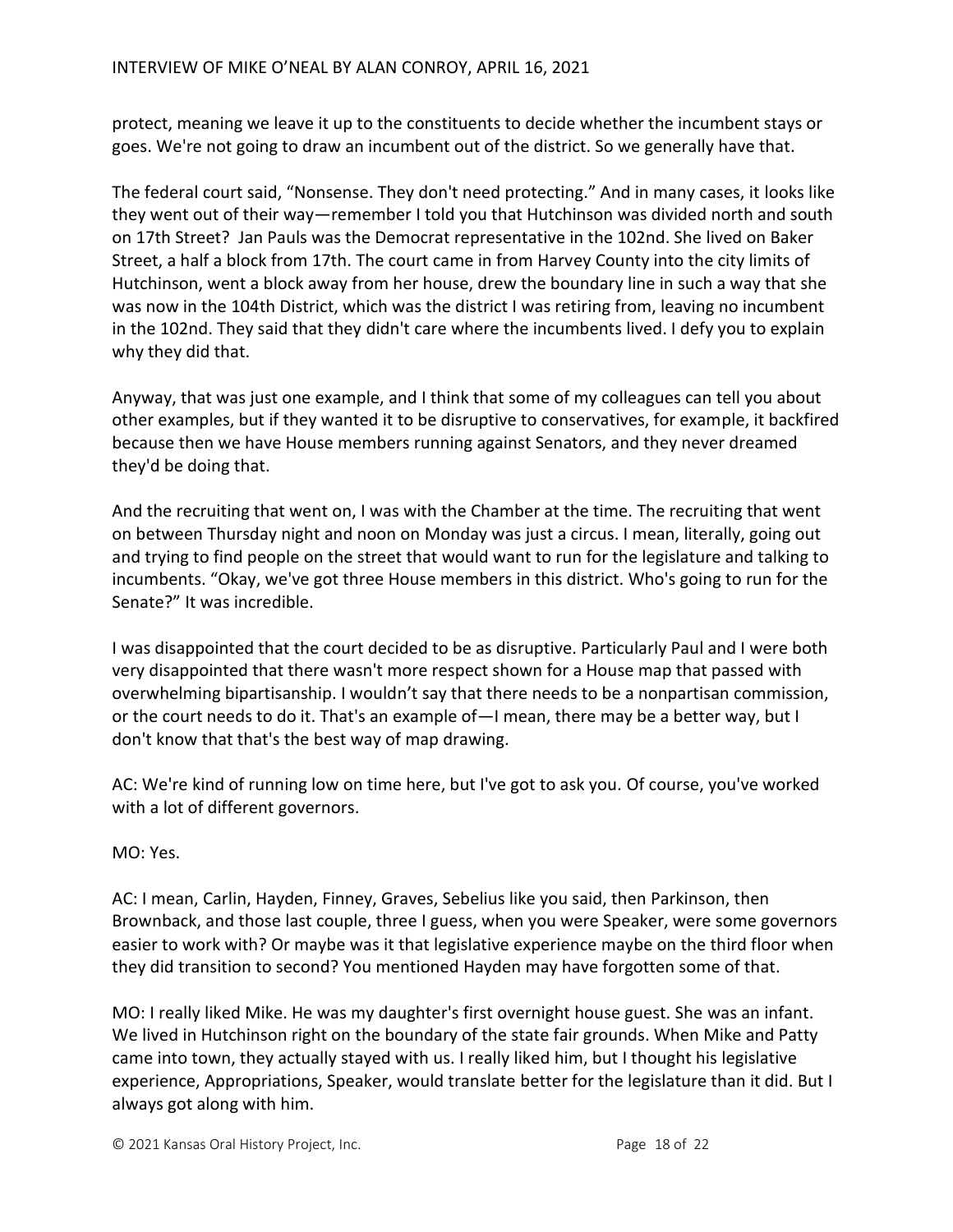My first governor was Carlin. I had a lot of respect for John. I thought he was a gentleman. I thought he treated Republicans and Democrats very well. I felt respected as a freshman legislator. I'll have to say that Kathleen Sebelius and I did not get along very well. That probably goes back to the days when she was the lobbyist for the Trial Lawyers Association. I was on the tort reform side. Almost everything she was involved in, until she got into the insurance department, and then there was sort of a calm during that period of time. We didn't get along very well. Of course, Sam and I had a good relationship going back to the days when he was Secretary of Ag.

I had a lot of respect for Joan Finney. Everybody's got Joan Finney stories, but I was amazed, a populist governor, and I respected that, her relationship with the tribes in particular, and the fact that I don't think Joan Finney has ever forgotten somebody's name. She had an incredible memory, a talent for remembering names.

AC: So twenty-eight years in the legislature, as an institution, was it stronger? Did it improve? Was it better from when you walked in the door the first time until you left the Chamber as a member?

MO: My disappointments are probably the—I don't think it's as civil as it used to be. COVID has been a culprit here. I feel very sorry for the new folks because what was really important were the days when we'd have these receptions where our constituents came to town. Our constituents always had an interest in some organization that had a presence here. They'd come, and they'd see us. There was more interaction with the constituents and more of an ability to get together after hours and have free and open discussion. I don't see that as much anymore, and I think we are lesser for that because of that. A lot of partisan bickering, not that there hasn't always been, but for my observation—not that it's worse, but it's one of the things that I've noticed, that I wish there were—I know that there are now efforts afoot to kind of have the Civility Caucus and try to focus on what we can do.

We're all friends here. In fact, I've often thought about this. I would imagine the representative that I got along the least with in the body. If I were traveling with my family and ran into them in North Carolina, what would my reaction be? My reaction would be, "Hey, how are you?" because they're Kansans, and they're colleagues, and they're fellow Kansans. We get back home, and we may not agree on the time of day, but knowing that that's how I would feel about them if I were someplace else. "You know, we're a lot more similar than it appears when we're back at work."

AC: This is a required question that we're doing for all individuals that we're interviewing. Personal identity is loosely defined as gender, age, race, class, sexual or gender orientation, marital status, etc. Did you experience times during your time in the legislature where you believed your personal identity influenced your ability to either pass policy, work with fellow legislators, or provide constituent services? Were you ever given, for example, committee assignments or tasks that you believed were functions of your personal identity? And maybe it's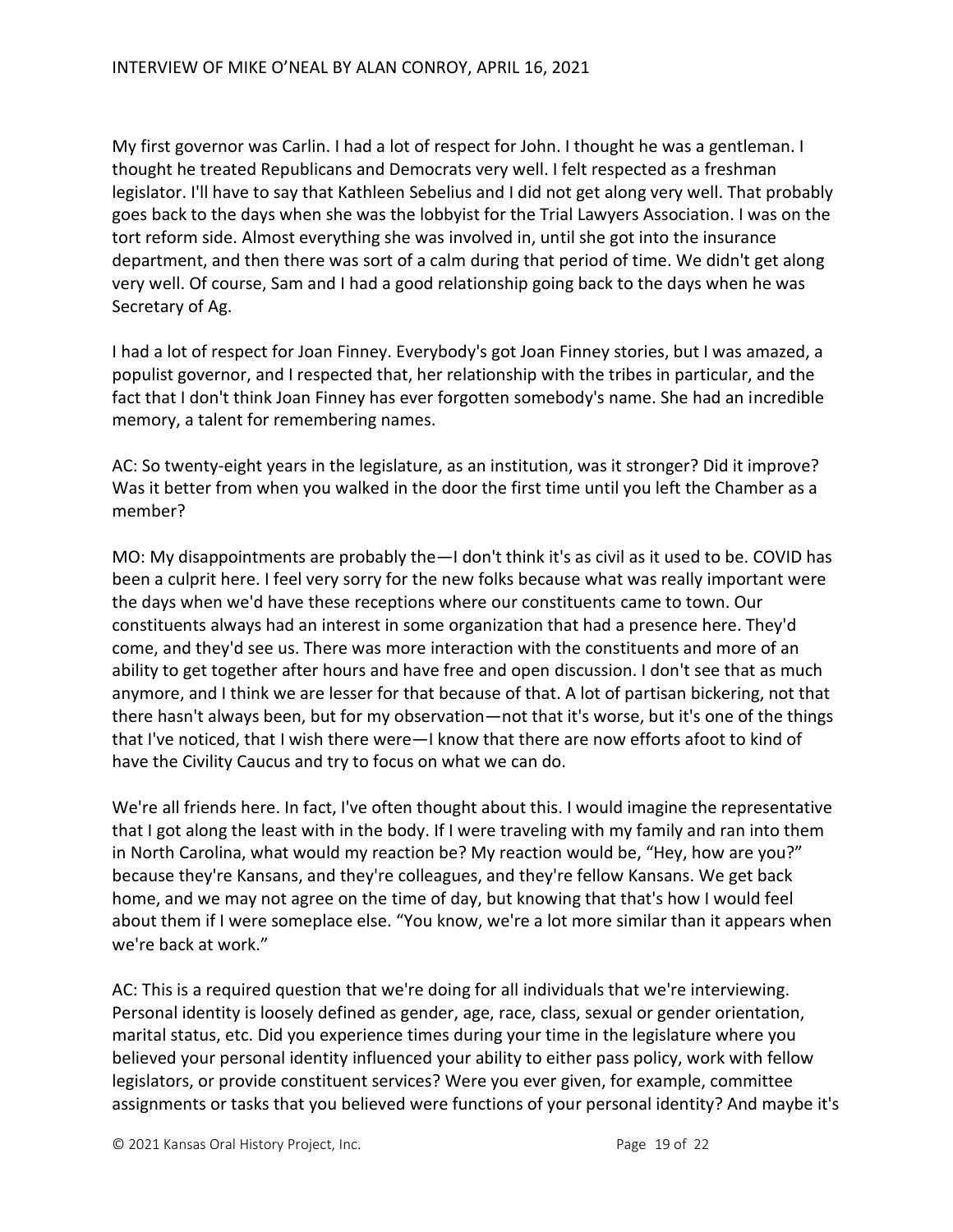even broader than that. Were you pigeonholed as a conservative? Were you pigeonholed, and then you were sort of locked into that perception I guess through your career or not?

MO: I think my identity was sort of a House lawyer. I think that's where—and I obviously embraced that, and then of course, my—most of my colleagues knew of my background being an adopted only child and how that influenced my thinking. So with that, not that I was ever the face of pro-life legislation, but I was always involved in that.

Of course, I was kind of a tweener in terms of philosophy. I've already explained about my journey from coming in as socially conservative, fiscally moderate, and moving over to the conservative, never straying as far as I know. Maybe some perceived that I did. Anyway, I don't know if I'm answering your question or not.

AC: That's fine. And then finally—so you became Chief Executive Officer of the Chamber. Certainly that's an accomplishment. Making that transition from being Speaker to being the executive of a major organization in the state, how did that go?

MO: I actually appreciated the timing. I really didn't know. I knew when I became Speaker that I could go out on the calendar and put an X knowing where the end was going to be, even after one term or after two terms. I wanted to respect tradition that you serve two terms. No rule. Obviously in the current situation, we've got a three-term Speaker, but I never really gave that some serious thought. So I knew that there was going to be an end to the service, and didn't know whether I would go back and continue to practice law in Hutch, or if the office had other offices.

I knew I wanted to end up back in Lawrence at some point in time, maybe even just in retirement, and when the Chamber came calling, it was such a perfect fit. It gave me an opportunity to stay connected with the legislature, which I wanted to do. Going cold turkey would have been hard for me. I was ready to leave the body, but I wasn't ready to leave the camaraderie and be involved in public policy. That gave me a chance to do that.

I had never run an organization before. I had never been an association boss before—a tenmember executive committee, a fifty-member board of directors—I had no idea. The days that I thought I would be over here doing my thing, I was doing human resources work back over at the office. Believe me, I had a good time. I loved all of my employees, but it was different. I gave it four years and enjoyed it. I enjoyed being involved in the issues and in the politics and the people that I worked with. Eventually I wanted to do what I'm doing now.

I don't practice with my partners anymore, even though I was of counsel for a while. Now I get to do like administrative law. If we've got professionals and licensees and that sort of thing who have issues with state agencies or whatever, the Administrative Procedures Act types of things. That's what I do, and I love it. Then I have a dozen clients that—

AC: And some good ones, Walmart, the National Football League, Greyhound Association.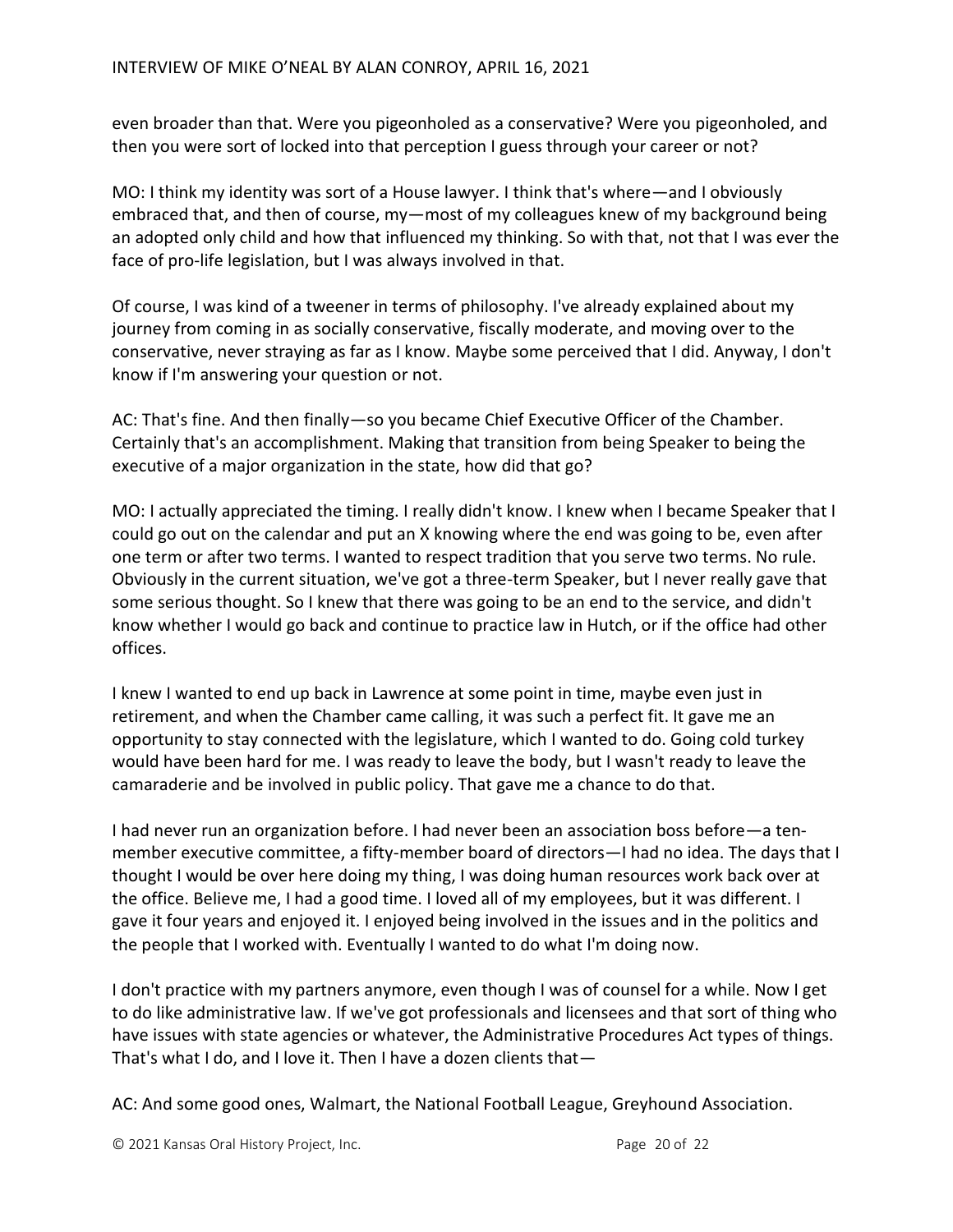MO: The menagerie of different issues that I get to be involved in is very humbling and very gratifying. I'm enjoying every minute of it.

AC: That's great. One of the big industries, probably particularly from your Chamber experience, like Koch Industries, a major industry. Of course, there's lots of major industries within our state, but certainly I guess a player in terms of helping to formulate policy in a good way, if you think of how that whole relationship works from a major industry in setting policy or being involved in helping to set policy.

MO: I actually respected that, that they had an arm because they had the resources. #1, a fabulously diverse company and a big success story for Kansas. I wish everybody who has this preconceived idea of what Koch is could hear the presentation that they give every year to Leadership Kansas because you come away—you go, "We had no idea that Koch was involved in that or this or that or whatever." Criminal justice reform. Most people go, "I just thought they were a conservative-learning think-tank that funded conservative ideas."

They're involved in a lot of things. Some of them draw controversy. You can't go big without drawing controversy. Obviously some would say an outsized player in the state. We're a state of 2.9 million people, and then you've got one of the biggest global companies in the world right here. So, yes, they're a big fish in a slightly little pond. Yes, very influential and very helpful financially to fund a lot of things that the Kansas Chamber was involved in. So, yes, I'm a fan, but I know they have their detractors. In particular, I'd just invite the detractors to look a little bit deeper into what they're involved in. They might be surprised.

AC: Well, twenty-eight years of public service here in this very room and then public service really beyond that whether through the Chamber or now through consulting, quite a storied career even if you did start out on the Missouri side. But I guess your two children are both graduates of the University of Kansas. Maybe they didn't have a choice.

MO: I remember very well daughter Haley coming home from school one day. She said, "Dad, I've got a problem." I'm going, "Oh, no." The parent's worst nightmare type of thing. She goes, "You know, I've told you that I kind of have an interest in someday being a veterinarian. I said yes. She said, "I just learned today that you kind of have to go to K State to do that. Is that going to be a problem?" I'm thinking, "Oh, man, have I brainwashed this poor child so badly that she's afraid to make independent choices?" I recovered quickly though, and I said, "K State has a great veterinary school. It's a grad school. So as soon as you graduate from KU, I'd be more than happy to send you over to the vet school at K State."

Anyway she went on to get her master's in athletic training at KU and is an ICU nurse at St. Louis University doing great. My son is a behavioral analyst. He got his PhD. I'm very proud of both of the kids and glad that they didn't follow in my footsteps and get political or go to law school. They got their own careers out there, and they're doing just fine.